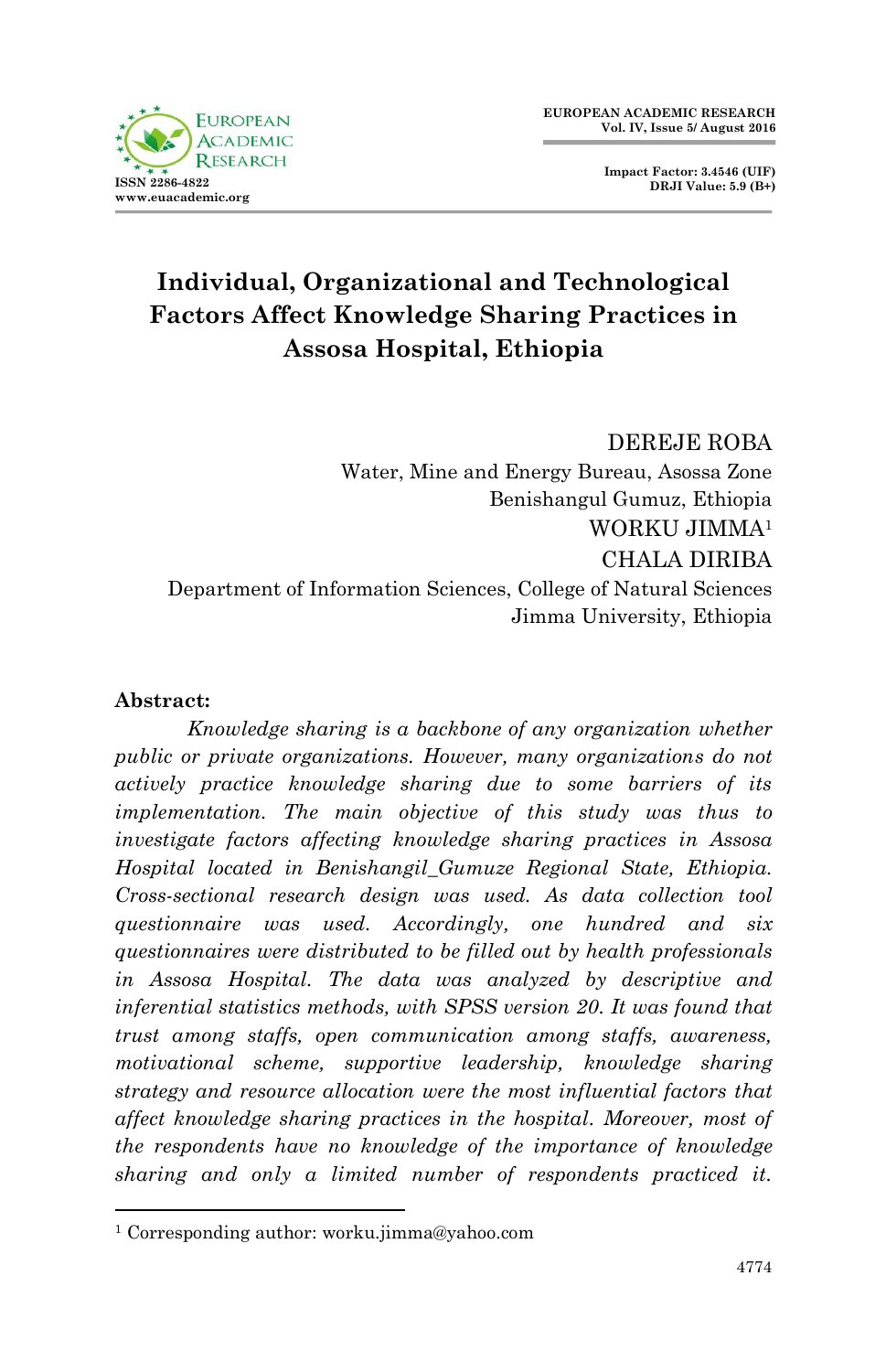*Knowledge sharing practice is at an infant stage in healthcare system in Ethiopia in general and Assosa Hospital in particular. Therefore, there is a dire need to work toward the implementation of knowledge sharing in health care system in the country by involving all the stakeholders.*

**Key words:** Knowledge, knowledge sharing practices, healthcare, Assosa Hospital, Organization

# **INTRODUCTION**

Knowledge is power and it influences our societies and economy. Successful societies and economies will depend on how well they are able to make use of this valuable asset, namely how well they share, how well they learn from the knowledge they hold, and how they use it to create new value (Noorazah,2011). Knowledge is a central resource of government service. Effective knowledge sharing among employees is a significant public management challenge for providing an excellent government (Kim and Lee 2005). It has the power to improve individual's lives and society. However, research has shown that people are reluctant to share their knowledge. Knowledge sharing involves not only our knowledge, but a process of giving and receiving of knowledge with others.

Knowledge management (KM) is the broad term of knowledge sharing. It is basically creating the proper knowledge or suitable source of knowledge in order to access the right people at the right time. In other ways it is included knowledge sharing, creation, storage and use. Knowledge sharing is the process of mutually exchanging knowledge and jointly creating new knowledge (van den Hoff &de Ridder, 2004). Actually, it is done in two ways: 1) By articulation i.e. an individual succeeds in formulating the fundamentals of his/her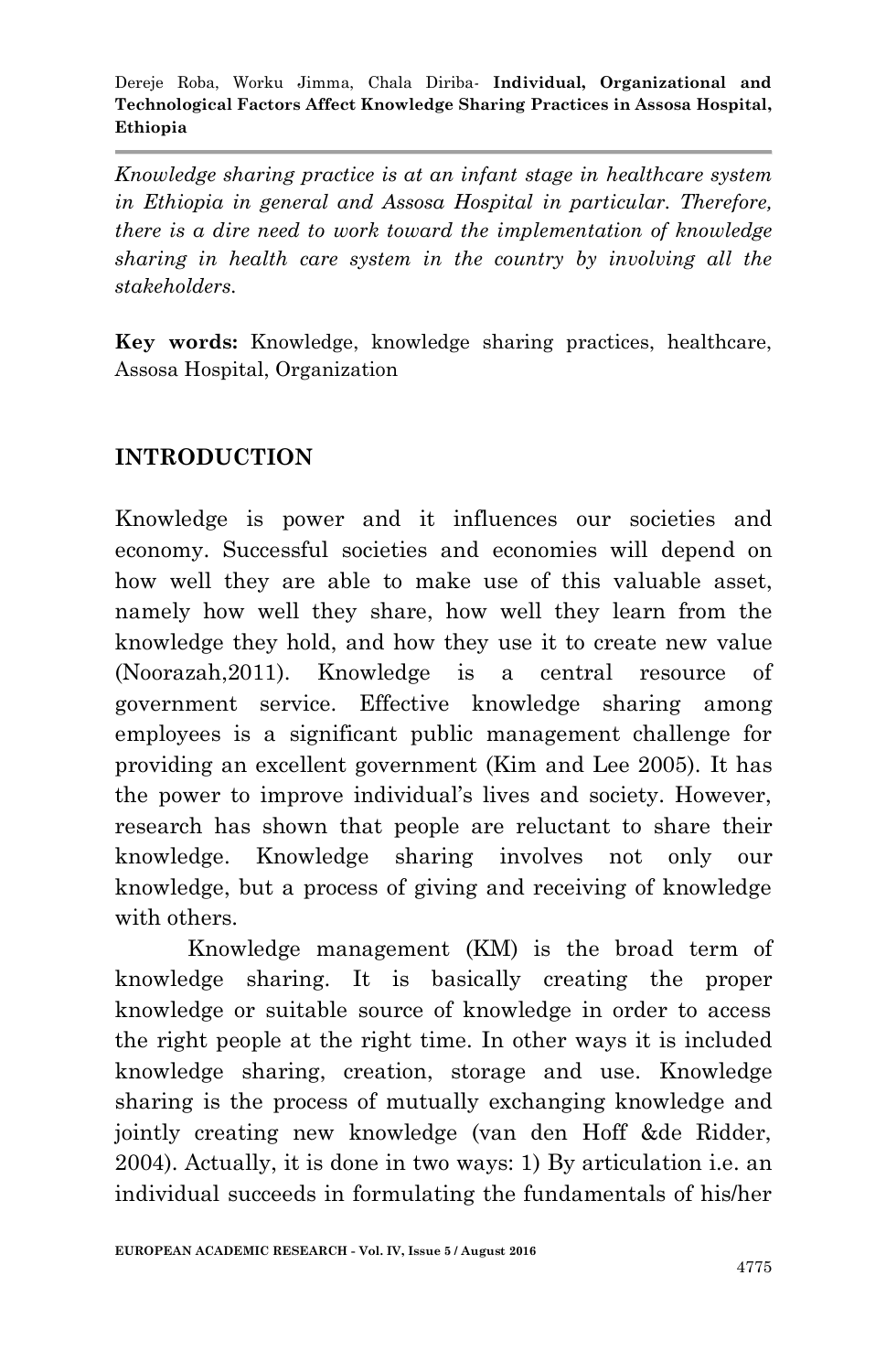own tacit knowledge into explicit knowledge that can be stored or formalized or shared within the organization; and 2) By socialization that is the sharing of tacit knowledge between people and knowledge moves from tacit to tacit (Nonaka, 1991). Knowledge sharing is an important process that contributes employee's ability to recover data and resources for the purpose of learning, problem solving, and improving the individual skills (Kuzu, Ozilhan and Hakan, 2014).

However, there are a lot of factors that influence knowledge sharing including individual factors (e.g., lack of trust, fear of loss of power, and lack of social network), organizational factors (e.g. lack of leadership, lack of appropriate reward system, and lack of sharing opportunities), and technological factors (e.g., inappropriate information technology systems and lack of training) (Riege, 2005). Therefore, the main aim of this study was to investigate factor affecting knowledge sharing practices among health professionals in Assosa Hospital, Ethiopia.

Knowledge sharing is very important in today's organization, to share knowledge and skills of employees. It is essential resource to improve the functions and operations of the organization. To accomplish this, it is very necessary to understand factors affecting knowledge sharing practices organizations. Different studies have identified a wide range of factors that influence Knowledge sharing practices. These factors could be grouped as technological factors, organizational or environmental factors, and individual or personal factors (Islam, 2014). Specifically, there are lots of factors that affect knowledge sharing, like time, work experience, education, intrinsic motivation, job autonomy, workplace and management support, which are among the greatest obstacle to knowledge sharing practices at individual level (Saeed, 2014). Because of such factors, implementation of knowledge sharing practices is at its infant stage in Ethiopia in general and particularly in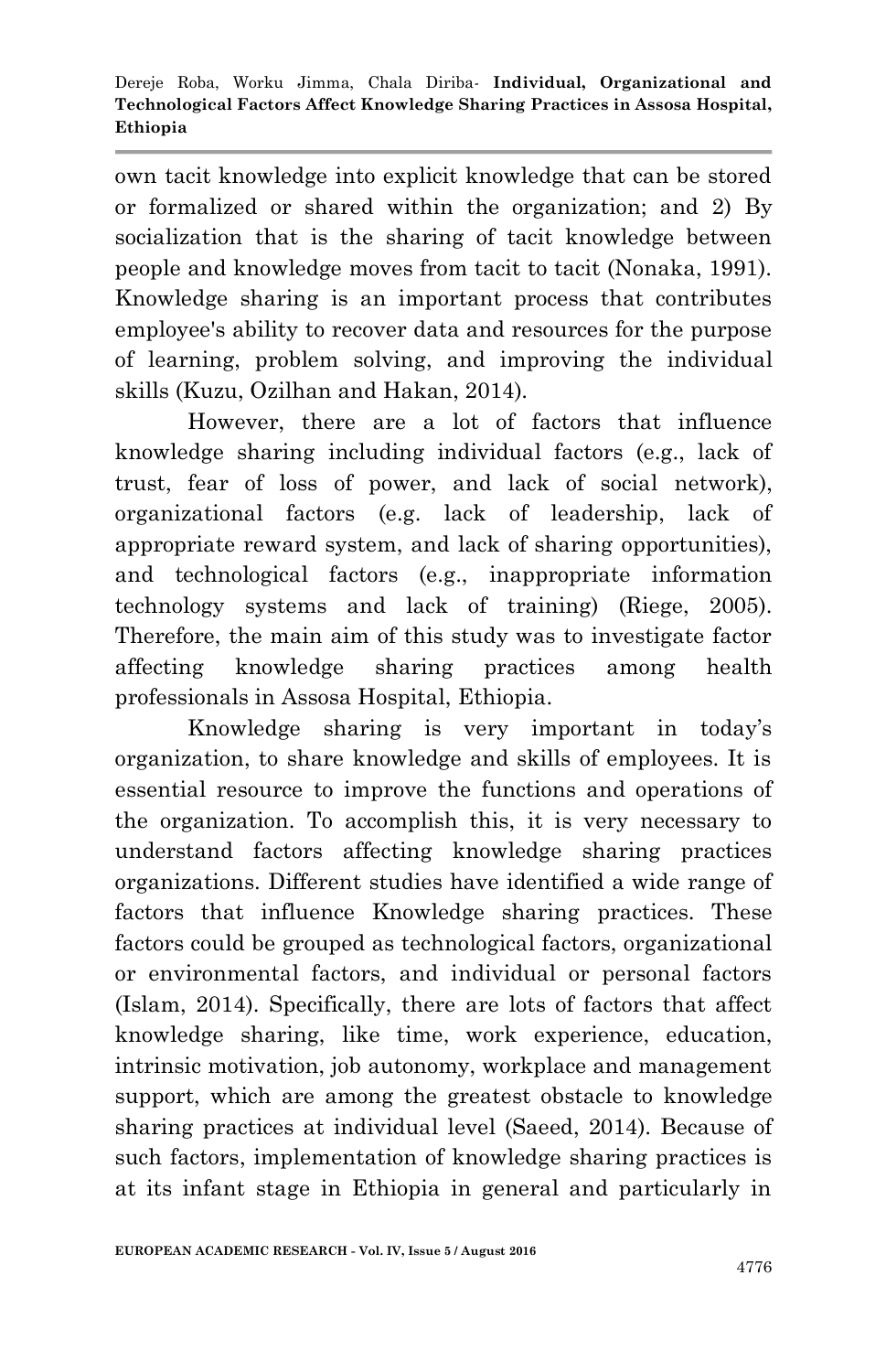Assosa Hospital where this study was conducted. Therefore this study was initiated with the aim to investigate individual, organizational and technological factors that affect knowledge sharing practices in Assosa Hospital.

## **OBJECTIVE OF THE STUDY**

The objective of the study was to investigate factors affecting knowledge sharing practices among health professionals of Assosa Hospital, Ethiopia.

## **RESEARCH QUESTION**

The study will attempt to answer the following questions**:**  What are the factors that affect knowledge sharing practices among health professionals in Assosa Hospital?

## **SIGNIFICANCE OF THE STUDY**

Assessing knowledge sharing practices will provide a better understanding of the true influencing as well as inhibiting factors on effective knowledge sharing in public organizations. The study will also attempt to make a significant scholarly contribution regarding to knowledge sharing practices in the healthcare sector, because so far there is only few similar studies conducted in Ethiopia.

Therefore, the findings of this research can be used as an input for policy makers, researchers, planners and development actors to better understand what knowledge management is and how to manage it in an effective way, to identify the root causes of an emergence of problems associated with knowledge sharing and in turn it will improve the overall organizational performances.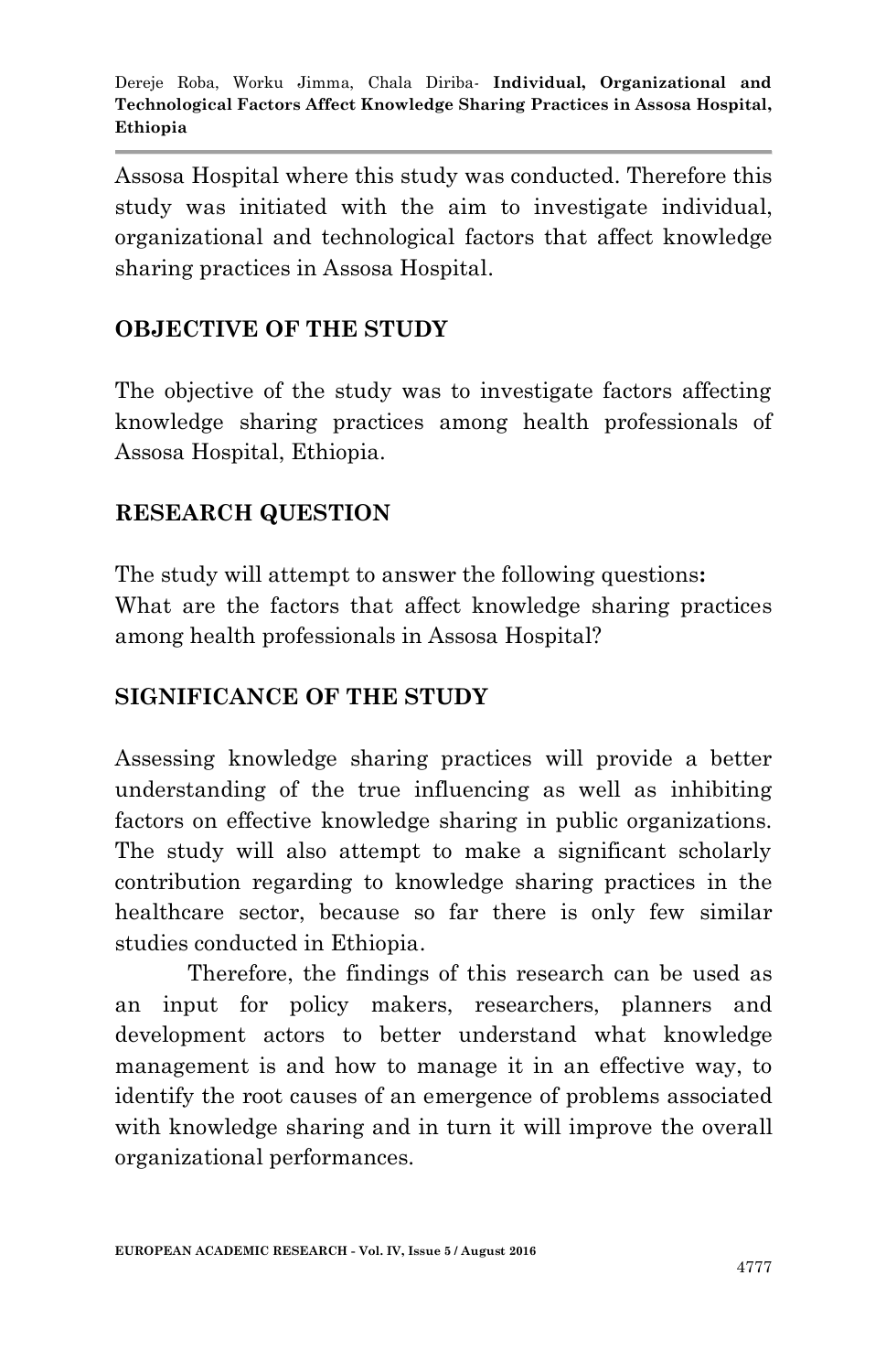# **2. METHODOLOGY**

#### **Research Design**

It is very important to choose the appropriate research design in order to achieve the study objective. Karlinger (2004) explained the research design as a plan that specifies how data connecting to a given problem should be collected and analyzed. Cross-sectional research survey method was applied in the study because survey is the best way to determine the present status of a given phenomenon.

## **Study population**

Targeted population for this study were the employees in Assosa Hospital and there were 152 employees in total while the study was conducted of which 7 were middle managers and 145 were health professionals.

## **Sampling techniques and sample size determination**

## **Sampling techniques**

There are two approaches of sampling techniques. These are probability sampling techniques and non-probability sampling techniques. From probability techniques simple random sampling technique method was used to determine sample size from health professionals, whereas 7 middle managers were taken purposively. Therefore, in order to select the representative respondents from the targeted population the researchers used simple random sampling as well as purposive sampling techniques.

## **Sample size determinations**

From the sample frame Assosa hospital, the sampling unit is health professionals. The researchers' new in advance that the total number of employees in Assosa Hospital were 152. From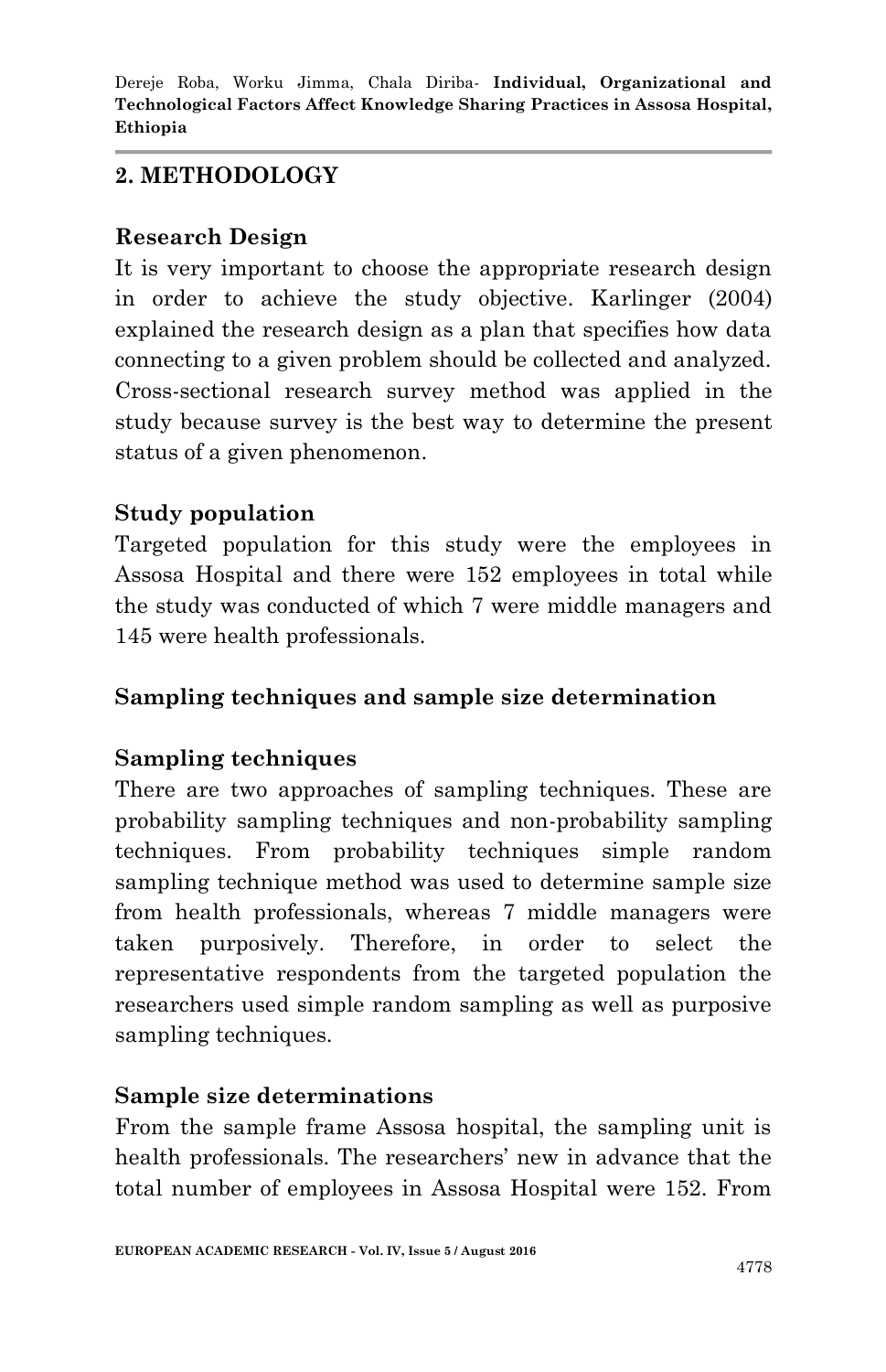152 total employees 145 health care professionals and 7 middle managers. To select the actual sample size from 145employees sample size determination formula was used. That is, (Kothari, *z* 2004): pp<sup>p</sup>



Description:  $N=$  is the population size n = required sample size  $z =$ confidence level at 95% (standard value of 1.96) d=margin of error at 5% (standard value of 0.05) p =population proportion at which the sample size is maximum (at  $p=0.5$  and q=0.5,  $p \times q = 0.25$  Where q=1-p  $\overrightarrow{q=0.25}$  Where  $q=1-p$ <br>  $\overrightarrow{q=0.25}$  Where  $q=1-p$ <br>  $\overrightarrow{q=0.25}$  Where  $q=1-p$ <br>  $(1.96)2*0.5*0.5*145$ <br>  $(0.05)^2*(145-1)+(1.96)^2*0.5*05$  1.00

where 
$$
q=1-p
$$
  
\nwhere  $q=1-p$   
\n $n = \frac{(1.96)2 * 0.5 * 0.5 * 145}{(0.05)^2 * (145-1) + (1.96)^2 * 0.5 * 05} = 106$ 

Therefore, the total sample size for this study, including the middle managers was 113.

#### **Data collection instruments**

In order to collect the required data for the study, two types of data collection tools were used, namely, questionnaire and interview.

#### **Method of Data Analysis**

The data was described by using statistical techniques, both descriptive and inferential statistics. Accordingly, mean, standard deviation, frequency distribution and percentage were used to describe categorical data. When the scale is a 5- point-Likert type, the ideal mean value ranges as: 0-1.49 as very low, 1.50-2.49 as low, 2.50-3.49 as moderate, 3.50-4.49 as high and 4.50-5.00 as very high implementation of activities, (standardized ideal mean value ranges, with 5- point-Likert). Moreover, linear regression was employed to predict statistical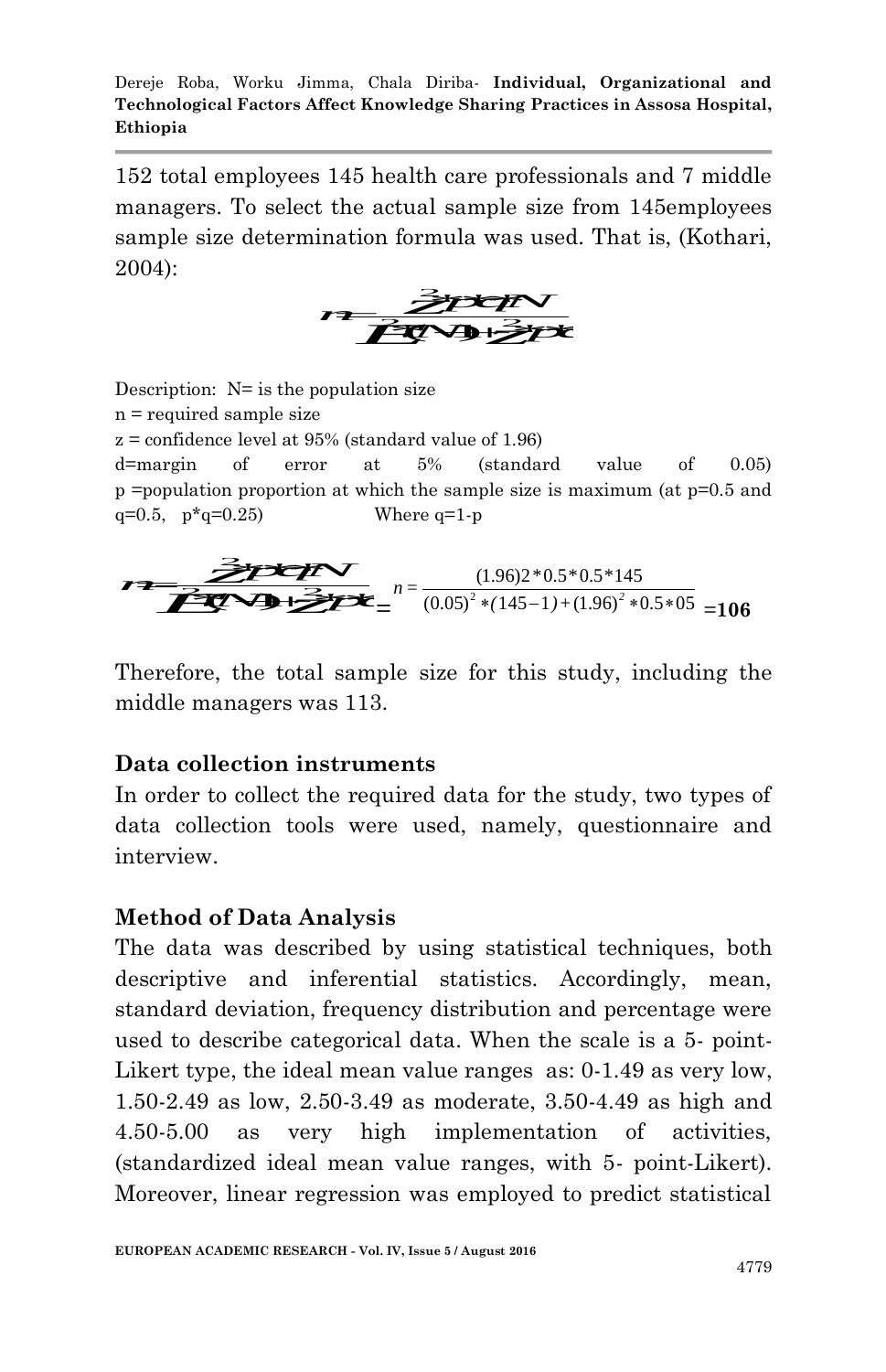effect and relations between variables. The p-value is either <  $0.05$  or  $> 0.05$ . If it is less than 0.05, there is a statistical significant effect and correlations. If the p-value is greater than 0.05, there is no statistical significant effect and correlations. An asterisk (\*) is put on the coefficient to show the significant level whether the p-value is less than or greater than 0.05.All quantitative data were analyzed using Statistical Package for Social Science (SPSS-version, 20.0).

On the other hand qualitative data was analyzed by narration and description.

## **Ethical considerations**

During data collection, each respondent was informed about the purpose, scope and expected outcome of the research, and appropriate informed written consents taken from the respondents. Those who were not willing to participate was excluded from the study.

#### **3. RESULTS**

One hundred six questionnaires were distributed among the study participants. Of the total distributed 106 questionnaires, 91 (86%) were completed and returned back for analyses.

#### **Socio-demographic information of the respondents**

The general information about the respondents' sex, age, educational qualification, years of experiences and work position are presented for better understanding of their background. The male respondents were 69 percent of the total sample and 31 percent were female. As to the age group, the largest group of the respondents was between the age of 20 and 30 (42 %) followed by age group 31-40 (32%), 41-50 years of age (21%) and age group more than 50 years (5%). Regarding to educational qualification of the respondents, 42 (46.2%) and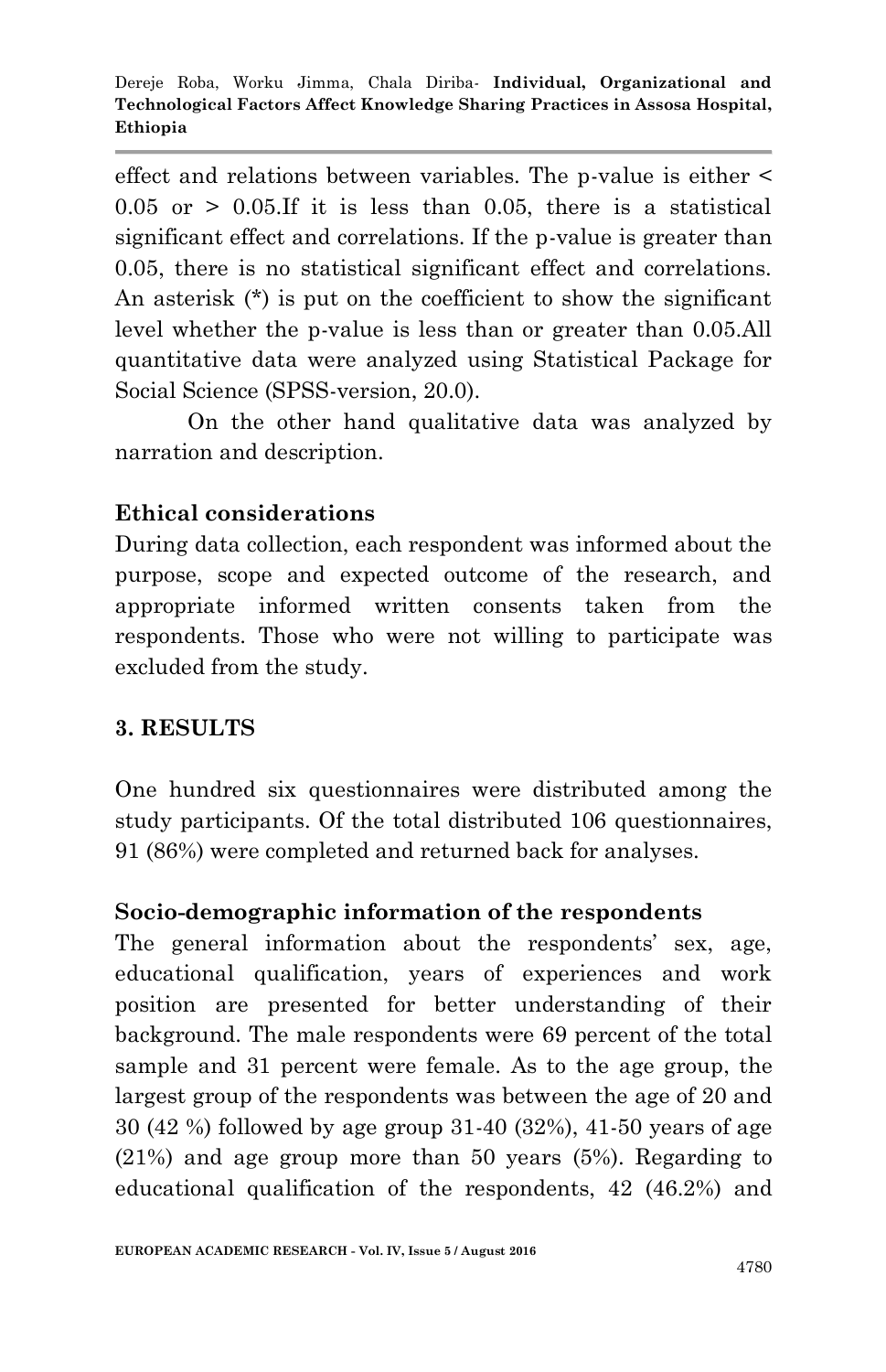24(26.4 %) of the respondents are first degree and diploma holder respectively. While,  $22(24.4\%)$ ,  $2(2.2\%)$  and  $1(1.1\%)$  of professionals have master degree, Medical Doctor and specialist holders respectively. As to the work experience, 40 percent of the respondents had a work experience of less than five years. Nearly 35 percent had six to ten years of work experience, 11 percent had experience ranging from eleven to fifteen years, 5.5 percent have been working from sixteen to twenty years while 8.8 percent of the respondents have worked for more than twenty years ago.

## **Factors that influence knowledge sharing practices**

In an attempt to explore the main influence for the spread of knowledge in the hospital considered for this study, the survey questionnaires were grouped in to individual, organizational and technological factors. Accordingly, the following findings were obtained and presented in table 1, table 2 and table 3 for individual, organizational and technological factors respectively.

| Items selected as factors for |                                                                                                    | Strongly       | Agree          | Neutral       | Disagree%      | Strongly     | Mean  | Std.  |
|-------------------------------|----------------------------------------------------------------------------------------------------|----------------|----------------|---------------|----------------|--------------|-------|-------|
| knowledge sharing             |                                                                                                    | agree%         | $\frac{0}{0}$  | $\frac{0}{0}$ |                | disagree%    | value | dev.  |
|                               |                                                                                                    |                |                |               |                |              |       |       |
|                               | Individual                                                                                         | $\overline{5}$ | $\overline{4}$ | $\mathcal{R}$ | $\overline{2}$ | $\mathbf{1}$ |       |       |
|                               | factors/variables                                                                                  |                |                |               |                |              |       |       |
| $\mathbf{1}$                  | of<br>There is<br>lack<br>of<br>awareness                                                          | 17.6%          | 25.3%          | 11%           | 36.3%          | 9.9%         | 3.04  | 1.316 |
|                               | importance                                                                                         |                |                |               |                |              |       |       |
|                               | knowledge sharing.                                                                                 |                |                |               |                |              |       |       |
| $\overline{2}$                | Lack of considerable<br>level of trust between<br>employees<br>in<br>organization                  | 9.9%           | 34.1%          | 16.5%         | 25.3%          | 14.3%        | 3.00  | 1.256 |
| $\mathbf{a}$                  | Lack of fair and open<br>communication<br>staffs<br>among<br>to<br>encourage knowledge<br>sharing. | 26.4%          | 37.4%          | 8.8%          | 17.6%          | 9.9%         | 3.53  | 1.13  |
| $\overline{4}$                | Lack of face-to-face<br>social<br>interaction<br>among colleagues at<br>workplace.                 | 7.7%           | 26.4%          | 9.9%          | 38.5%          | 17.6%        | 2.68  | 1.25  |
| $\overline{5}$                | An employee does not<br>share<br>knowledge                                                         | 9.9%           | 28.6%          | 4.4%          | 31.9%          | 25.3%        | 2.66  | 1.384 |

**Table 1. Individual factors of knowledge sharing practices**

**EUROPEAN ACADEMIC RESEARCH - Vol. IV, Issue 5 / August 2016**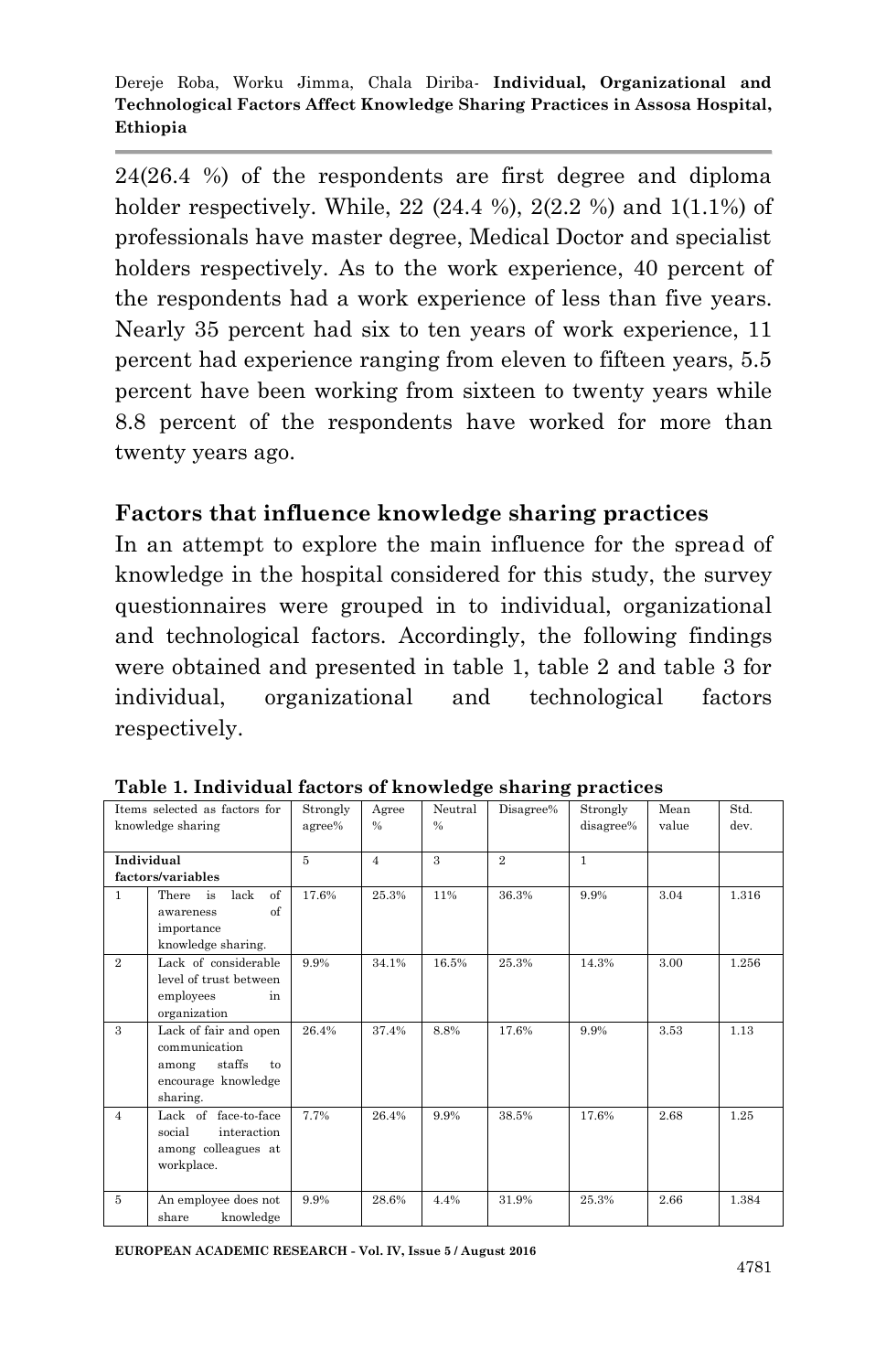|   | because of fear of<br>taking unjust credit<br>no it or perceiving<br>he/she loses of<br>importance.      |                          |       |       |       |       |      |       |
|---|----------------------------------------------------------------------------------------------------------|--------------------------|-------|-------|-------|-------|------|-------|
| 6 | Employees in your<br>organization do not<br>share knowledge<br>because they think<br>knowledge is power. | $\overline{\phantom{a}}$ | 23.1% | 11.0% | 39.6% | 26.4% | 2.31 | 1.102 |

**Lack of awareness**: Health professionals were asked about the level of awareness on knowledge sharing practice. Accordingly, 46% of the respondents have awareness on importance of knowledge sharing and 43% disagreed on the presence of awareness whereas 11% were neutral. The mean value of responses is 3.04. This implies that awareness of employees on knowledge sharing is at medium level in the study organization.

**Lack of trust among healthcare workers**: Health professionals were asked whether there is lack of trust in the organization. As the result of the study showed around 44% of the respondents agreed (strongly agreed and agreed) on the lack of considerable level of trust among health workers. However, 40 percent had an opposite opinion and 16 percent were neutral. The mean value of responses is 3.00 that indicate in the scope of moderating level of trust.

Regarding lack of open and fair communication among employers and employees, the result of the study also revealed that, 64 percent of the respondents agreed as there was no fair and open communication and decision to share knowledge and 27 percent has opposite opinion on the presence of open and fair decision making within their hospital. However, 9 percent of the respondents were neutral. The mean score of 3.54 is agreement of responses on lack of fair and open communication and decision. One can conclude from the result, the level of open and fair decision making was low.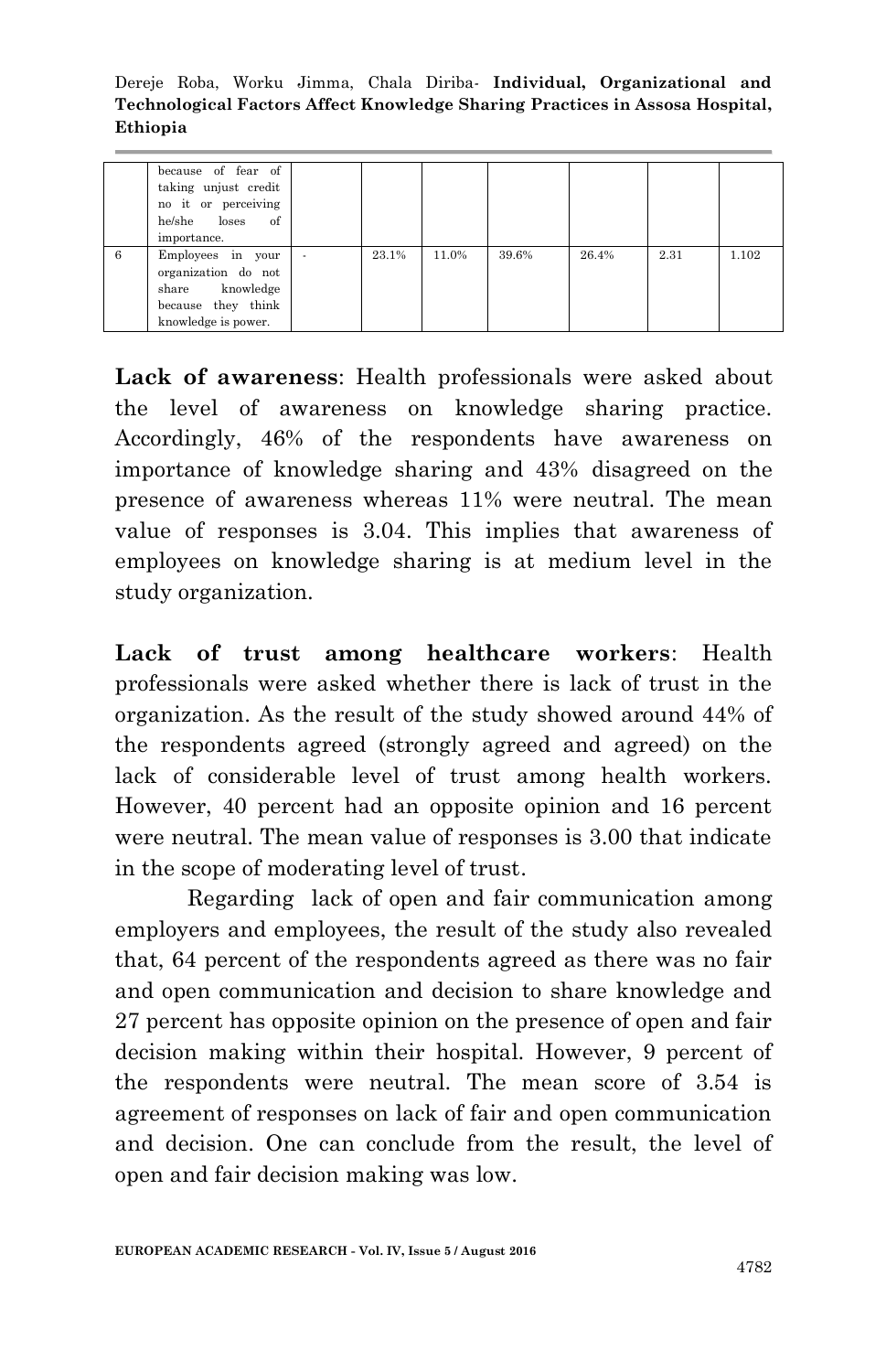**Lack of face to face interaction of health professionals at work place**: Only 34 percent of the respondents agreed as there was no face-to-face social interaction among employees in the workplace. But the majority (56%) of the respondents disagreed and 10 percent were neutral. The mean value of the responses is M= 2.68, Sd.dev=1.255 which is in the range of moderate level.

Regarding fear of taking unjust credit or fear of loss of perceived personal benefit toward sharing knowledge, information and experiences in organization, 39 percent of the respondents agreed as an employee does not share knowledge because of the fear of it being misused by taking unjust credit for it or perceiving he/she loses importance. The majority (57%) disagreed and 4 percent were neutral. The mean value of the responses is M= 2.66, Sd.dev=1.34 which are in the range of moderate level and finally the respondents were asked about the extent of the problem to which loss of knowledge is power for knowledge and experience sharing. The majority (66%) of the respondents disagreed that employees do not share knowledge because of the belief that knowledge is power.

| Items<br>selected<br>as |                                                                                                                                     | Strongly | Agree          | Neutral      | Disagree       | Strongly      | $\mathbf{M}$ | Std. dev. |
|-------------------------|-------------------------------------------------------------------------------------------------------------------------------------|----------|----------------|--------------|----------------|---------------|--------------|-----------|
| factors for knowledge   |                                                                                                                                     | agree%   | $\frac{0}{0}$  | /undecide    | $\frac{0}{0}$  | disagree      |              |           |
|                         | sharing                                                                                                                             |          |                | d%           |                | $\frac{0}{0}$ |              |           |
|                         |                                                                                                                                     | 5        | $\overline{4}$ | $\mathbf{a}$ | $\overline{2}$ | $\mathbf{1}$  |              |           |
|                         | Organizational                                                                                                                      |          |                |              |                |               |              |           |
|                         | factors/variable                                                                                                                    |          |                |              |                |               |              |           |
|                         | s                                                                                                                                   |          |                |              |                |               |              |           |
| $\mathbf{1}$            | Health<br>professionals were<br>not rewarded for<br>their<br>sharing<br>knowledge<br>and<br>with<br>experience<br>their colleagues. | 26.4%    | 38.5%          | 5.5%         | 22.0%          | 7.7%          | 3.54         | 1.30      |
| $\overline{2}$          | There is lack of<br>formal<br>and<br>informal activities<br>encourage<br>to<br>knowledge<br>sharing in your<br>organization.        | 3.3%     | 40.7%          | 7.7%         | 34.1%          | 14.3%         | 2.85         | 1.2       |
| 3                       | There is lack of<br>technical support                                                                                               | 8.8%     | 56%            | 8.8%         | 19.8%          | 6.6%          | 3.41         | 1.10      |

**Table 2: Organizational factors of knowledge sharing practices**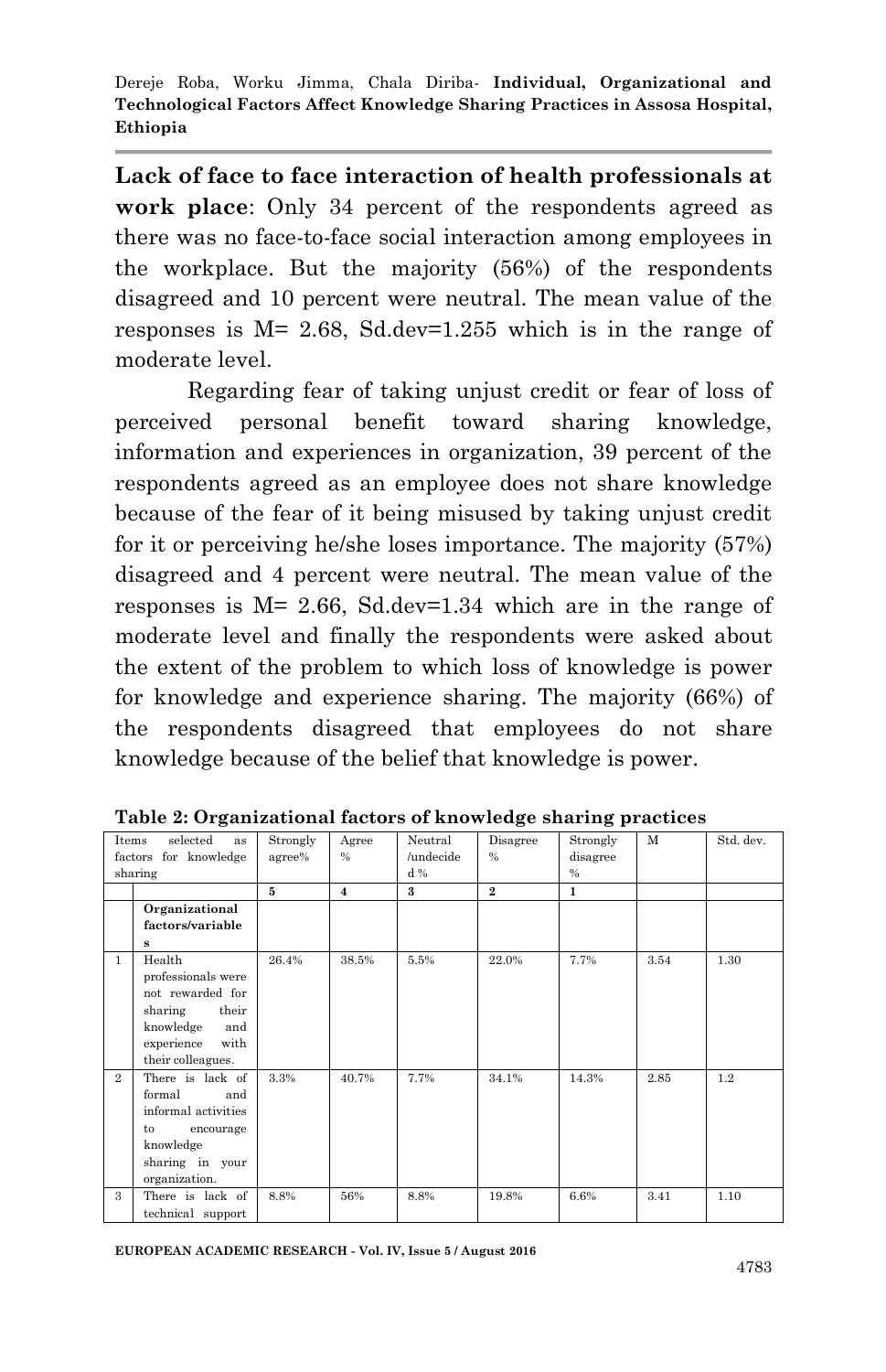|                | immediate<br>and        |       |       |      |       |       |      |      |
|----------------|-------------------------|-------|-------|------|-------|-------|------|------|
|                | maintenance             |       |       |      |       |       |      |      |
|                | which obstructs         |       |       |      |       |       |      |      |
|                | work routines and       |       |       |      |       |       |      |      |
|                | communication           |       |       |      |       |       |      |      |
|                | flows.                  |       |       |      |       |       |      |      |
| $\overline{4}$ | Retention<br>$\alpha$ f | 27.5% | 51.6% | 8.8% | 9.9%  | 2.2%  | 3.92 | 0.98 |
|                | highly skilled and      |       |       |      |       |       |      |      |
|                | experienced             |       |       |      |       |       |      |      |
|                | employee is not a       |       |       |      |       |       |      |      |
|                | high priority in        |       |       |      |       |       |      |      |
|                | your organization.      |       |       |      |       |       |      |      |
| $\overline{5}$ | The<br>existing         | 7.7%  | 46.2% | 12%  | 20.9% | 13.2% | 3.14 | 1.22 |
|                | organizational          |       |       |      |       |       |      |      |
|                | culture does not        |       |       |      |       |       |      |      |
|                | support sharing         |       |       |      |       |       |      |      |
|                | knowledge               |       |       |      |       |       |      |      |
|                | practices.              |       |       |      |       |       |      |      |
| 6              | There is no a           | 6.6%  | 34.1% | 4.4% | 33.0% | 22.0% | 2.70 | 1.32 |
|                | specific<br>budget      |       |       |      |       |       |      |      |
|                | dedicated<br>for        |       |       |      |       |       |      |      |
|                | knowledge               |       |       |      |       |       |      |      |
|                | sharing<br>in           |       |       |      |       |       |      |      |
|                | organization.           |       |       |      |       |       |      |      |
| $\overline{7}$ | Knowledge               | 18.7% | 56%   | 1.1% | 18.7% | 5.5%  | 3.64 | 1.15 |
|                | sharing is<br>not       |       |       |      |       |       |      |      |
|                | taken as part of        |       |       |      |       |       |      |      |
|                | the daily work          |       |       |      |       |       |      |      |
|                | process in<br>the       |       |       |      |       |       |      |      |
|                | organization.           |       |       |      |       |       |      |      |

Key: mean value range:  $4.50 - 5.00 -$  very high level of effect.  $3.50 - 4.49 -$  high level of effect 2.50-3.49–moderate level of effect, 1.50-2.49– low level of effect, 0-1.49– very low level of effect

**Lack of rewards:** As the result of this study showed in table 2, item 1, nearly 65 percent of the health professionals agreed as there was no reward system for sharing their knowledge and experience with their colleagues. On the other hand 30 percent disagreed and about 5 percent were neutral. The mean value of the responses is 3.54 with Sd.dev, 1.30 which are in the range of agreement, which implies that the implementation of reward system in the organization is low.

With regard to lack of formal and informal activities to encourage knowledge sharing, 44 percent of the respondents agreed as there was formal and informal activities to encourage knowledge sharing. However, 48 percent of the respondents disagreed and 8% of the respondents were neutral. The mean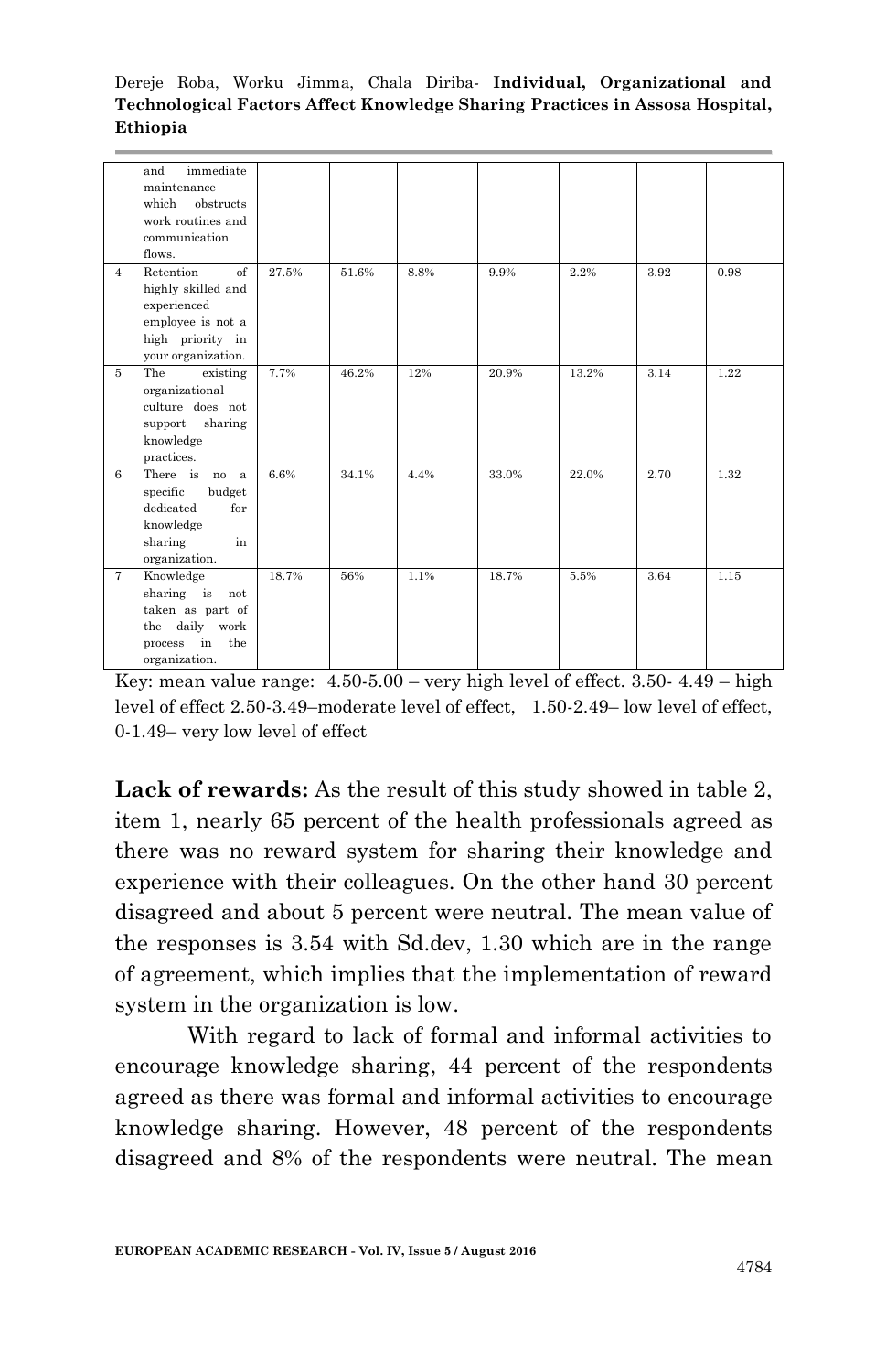value of the responses is 2.28 with its Sd. dev. 1.3, which is in the range of medium level.

Regarding the lack of technical support and immediate maintenance which obstructs work routines and communication flows, the result of the study showed that 65 percent of the healthcare professionals agreed that there was lack of technical support and immediate maintenance which obstructs work routines and communication flows between each unity. However, 26 percent disagreed and 9 percent were unable to decide. The mean value of the response is 3.41, which is in the range of inclines to disagreement. This implies that there was no technical support and immediate maintenance which obstructs work routines and communication flows, good management support to encourage knowledge sharing in the study organization.

 The respondents were also asked about the extent of the problem to retain highly skilled and experienced staffs in organization. Accordingly, the majority (79 %) of the respondents agreed that there was a problem of retaining highly skilled and experienced professional in the hospital. And mean a value response is 3.92 that showed there is low level of retaining highly skilled and experienced staff. As to the knowledge sharing culture, the health professionals were asked extent of their agreements. About fifty four percent and 34 percent of respondents agreed and disagreed respectively on the openness of organizational culture for sharing knowledge. The mean value of the responses is 3.14 with standard deviation 1.22, which is in the range of moderating level of effect.

Concerning financial resource allocation about 40 percent of the health professionals agreed that there is lack of financial resource allocation for knowledge sharing, professional development and training. The mean value of the responses is 2.63 with standard deviation 1.27implies that the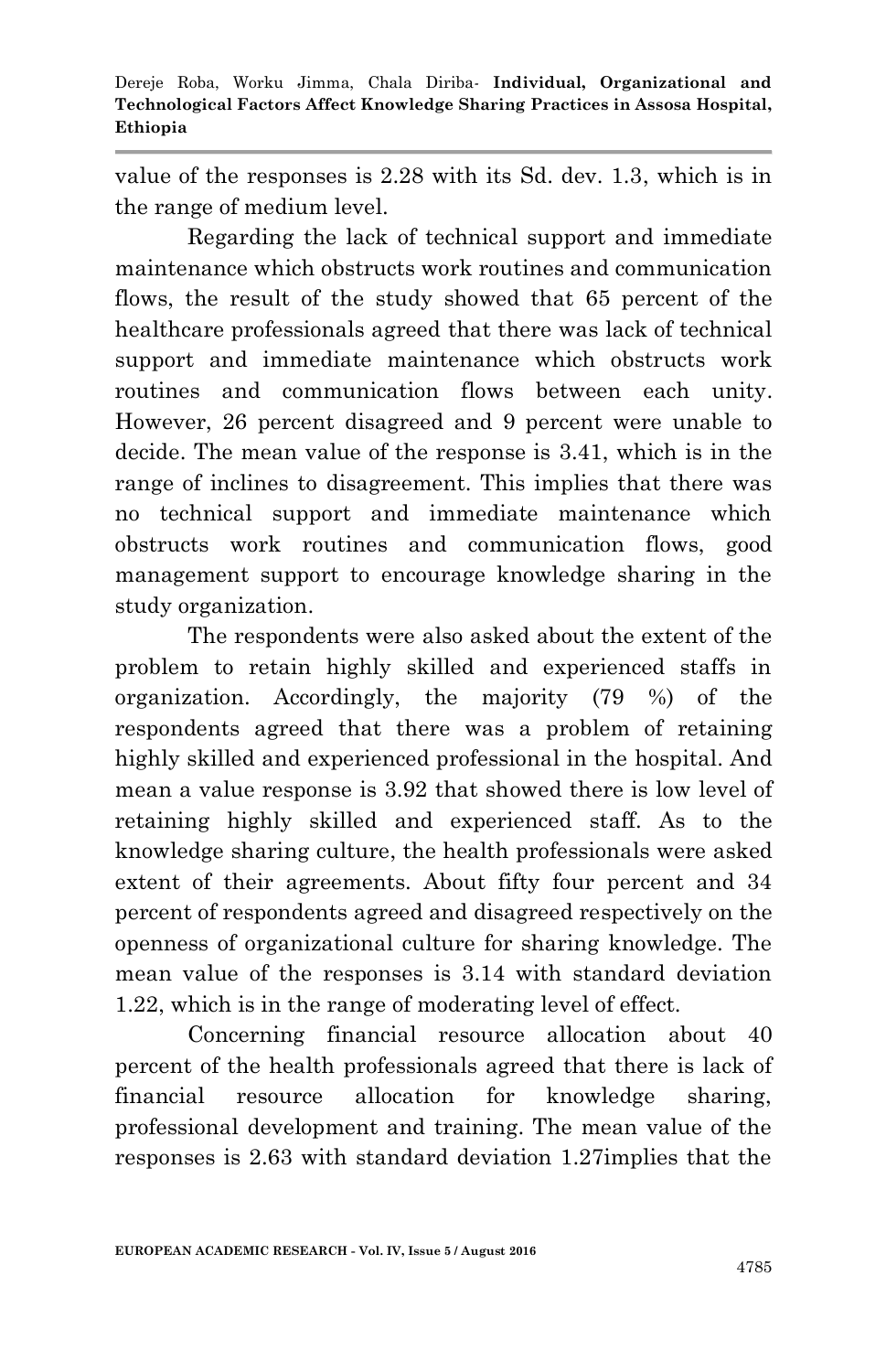implementation of resources allocation for knowledge sharing in the Organization was found at moderate level.

Regarding with lack of knowledge sharing strategy as one part of daily work process, 74 percent of health professionals agreed toward absence of clearly articulated (i.e. written) knowledge sharing strategy in the organization whereas 25 percent of respondents opposite the opinion on the absence of knowledge sharing strategy.

|   | Items selected as factors for<br>knowledge sharing                                                                                                              | Strongly<br>agree% | Agree<br>$\frac{0}{6}$ | Neutral<br>/undecided<br>$\%$ | Disagree%      | Strongly<br>disagree% | М    | Std.<br>dev. |
|---|-----------------------------------------------------------------------------------------------------------------------------------------------------------------|--------------------|------------------------|-------------------------------|----------------|-----------------------|------|--------------|
|   | Technological                                                                                                                                                   | 5                  | $\overline{4}$         | 3                             | $\overline{2}$ | $\mathbf{1}$          |      |              |
|   | factors/variables                                                                                                                                               |                    |                        |                               |                |                       |      |              |
| 1 | The organization provides<br>various tools and technologies<br>facilitate<br>knowledge<br>$t_{0}$<br>sharing and exchange (e.g.<br>groupware, e-mail, intranet) | 3.3%               | 31.9%                  | 11%                           | 38.5%          | 15.4%                 | 2.61 | 1.17         |
| 2 | You feel comfortable using the<br>knowledge<br>sharing<br>technologies available.                                                                               | 7.7%               | 44%                    | 8.8%                          | 28.6%          | 11.0%                 | 3.09 | 1.21         |
| 3 | Do you use information<br>technology to share your<br>knowledge? 'Yes' /'No'<br>If 'yes', how easy is to use?                                                   | $Yes=29\%$         |                        |                               | $No = 71%$     |                       |      |              |

**Table 3: Technological factors on knowledge sharing practices**

The respondents were asked whether their organization provide information systems that facilitate knowledge sharing and it was found that 35 percent of the respondents agreed, and 54 percent disagreed whereas about 11 percent were unable to decide on the presence of ICT access that facilitates knowledge sharing in the hospital. The mean value of responses is 2.61 is in the range of moderate level of ICT access (Table 3, item 1). When participants were asked whether or not, they felt comfortable while using knowledge sharing technology availability, 52 percent agreed, 39 percent disagreed and 9 percent were neutral.

Regarding perceived ease of use of information technology the majority (71%) of the respondents were not IT users and 29% of respondents believed that sharing of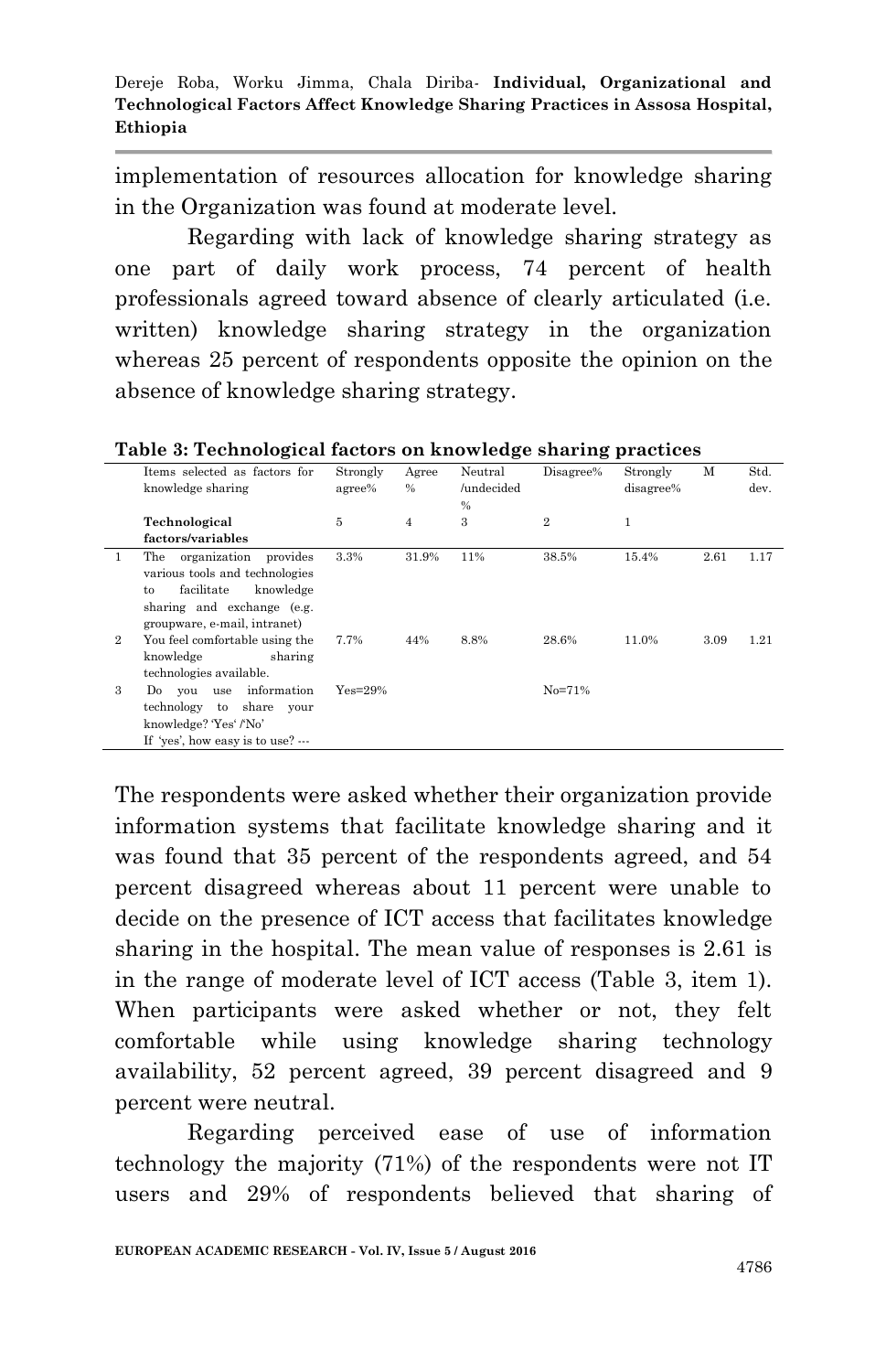knowledge by support of IT to be easily achievable. However, the sharing of knowledge and information effectively and frequently was difficult and impractical in the absence of modern information system that would facilitate knowledge sharing among the employees in the organization.

The study examined several individual variables as possible explanations for knowledge sharing practices. Lack of awareness on importance knowledge sharing, presence of trust among the staff, presence of face-to-face social interaction, fair and open communication and decision among staff and fare of loss perceived personal benefits show statistically significant correlation with variable knowledge sharing.

Regression analysis shows that the individual factors: fear of loss perceived personal benefits *(B=-.164\*, P<.05),* trust among employees *(B=.189\*, P<.05)* and open communication and decision among staffs (.588\*\*, P<.01) were found as independent predictors and significantly correlated to knowledge sharing in the significance level of 95% in this study. All individual factors jointly could explain up to 55% and 29% of the total variance in knowledge sharing  $(R^2=0.551)$  and organizational performance  $(R^2=291)$  respectively.

The results of this study show that the association between health workers openness had a statistical significant correlations with knowledge sharing and organizational performance. The multiple regression result shows that open communication and decision among staffs found highest statistical significant predictor for knowledge sharing practice (B=.588\*\*, p value=.000) and organizational performance, *(B=.328\*\*, P=.004)* in this study (Figure 1).

Regarding to variable Fear of loss perceived personal benefits: regression model showed negative correlation and weak significantly impact on knowledge sharing variable (B=- .164\* with p<.05. From this finding one can interpret that fear of loss perceived personal benefits' negative *B* value suggests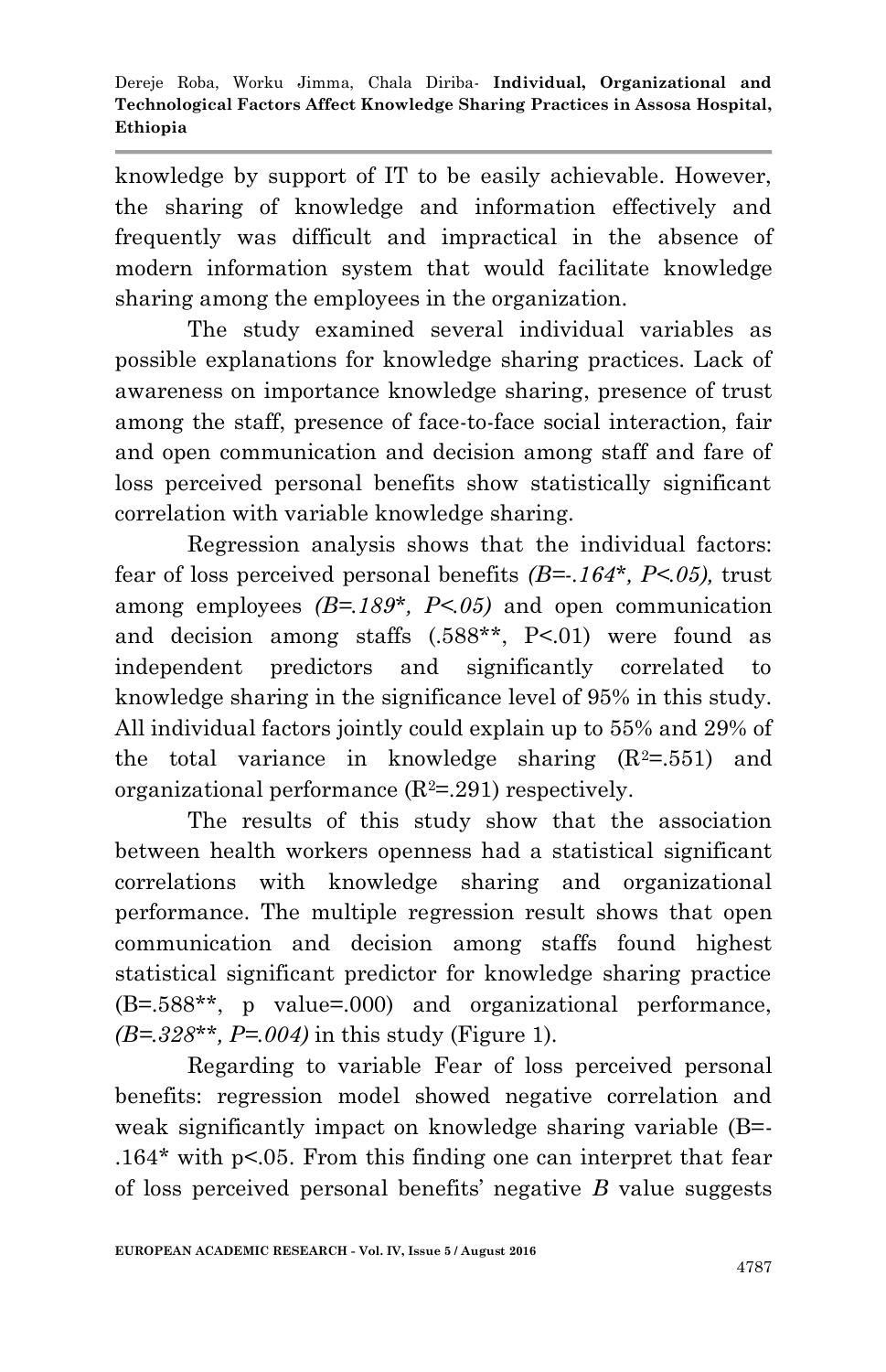that willingness to share knowledge decreases as fear of loss perceived personal benefits increase.



**Figure 1: Effects of Individual variables on knowledge sharing and organizational performance**

Speaking about, predictor variable trust among healthcare workers and dependent variables of knowledge sharing practice had direct positive relationship  $(B=.189^*$  with  $p<.05$ ) which shows significant correlation and impact. This finding intenerates that trust between employees increase, practices of knowledge sharing among employees increase. Therefore, trust among health professionals was found as one of influential variable on knowledge sharing practices. However, the model regression analysis shows that independent variables face-toface social interaction and lack of awareness on knowledge sharing is not a statistically significant predictor for the dependent variable (knowledge sharing practice). With respect to, lack of awareness among healthcare workers, it shows negative significant correlation and impact for dependent variables of organizational performance  $(B = .365** with p < 0.01$ . In other word lack of awareness negative B-value suggests that performance in organization decreases as lack of awareness increase among staffer. Therefore, lack of awareness among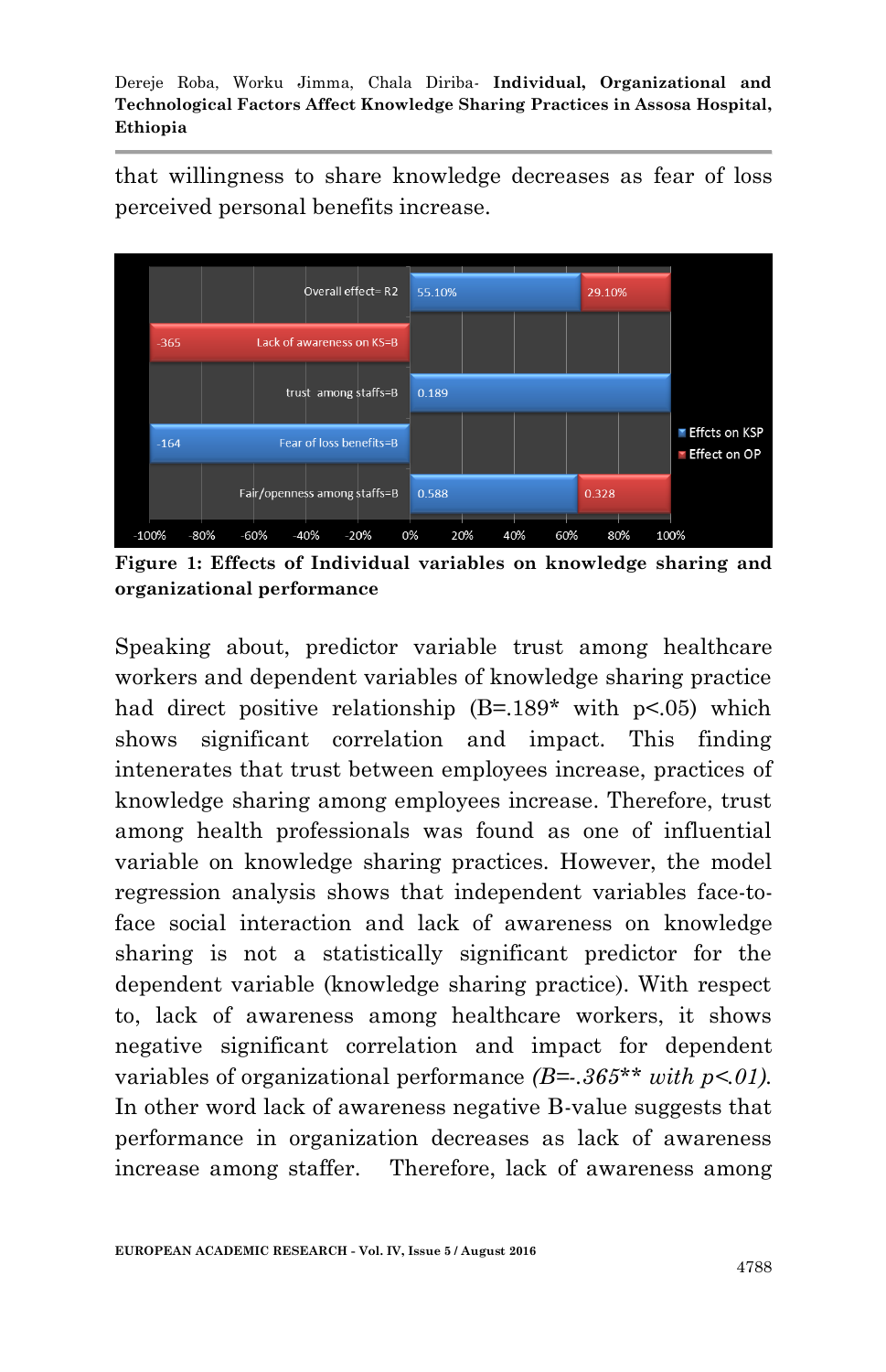health professionals was found as one of influential variable on organizational performance but not for knowledge sharing.

The analyzed organizational factors: supportive leadership, financial resources and rewards, presence of motivational scheme, and presence of periodic meeting, workshops, and training for knowledge sharing were correlated with knowledge shrining practices and also found as independent predictors in the regression analysis.

Out of all organizational factors: presence of supportive leadership *(B=.273\*\*, p<.01),* financial resources allocation for KSP  $(B= .257**, p < 01)$ , Presence of work training, meeting, and workshop *(B=.206\*, P<.05),* and lack of rewards *(B=.248\*\*, p<.01)* were included in regression equation and have significantly contributed to the variance in knowledge sharing  $(R<sup>2</sup> = .450)$ . All selected independent organizational variables could explain about 45 percent and 44.3% of variance/changes on knowledge sharing practices  $(R^2=450)$  and organizational performance  $(R^2=443)$  respectively.

The biggest influential predictor variable for both knowledge sharing practices and organizational performance is presence of financial resource allocation for knowledge sharing. As the result of this study shows there is a statistically significant positive association between financial resource allocation, knowledge sharing practices and organizational performance. It had coefficient *B=.459\*\*, P<.01 and B =.596\*\*, P<.01* for both knowledge sharing practices and organizational performance respectively, which is the best predictor variable. The positive coefficient B with signification level explains that presence of resource allocation have direct relationship with knowledge sharing among workers and performance of organization, which implies that practices of sharing knowledge, information and performance increases with presence of sufficient financial resources allocation. Therefore,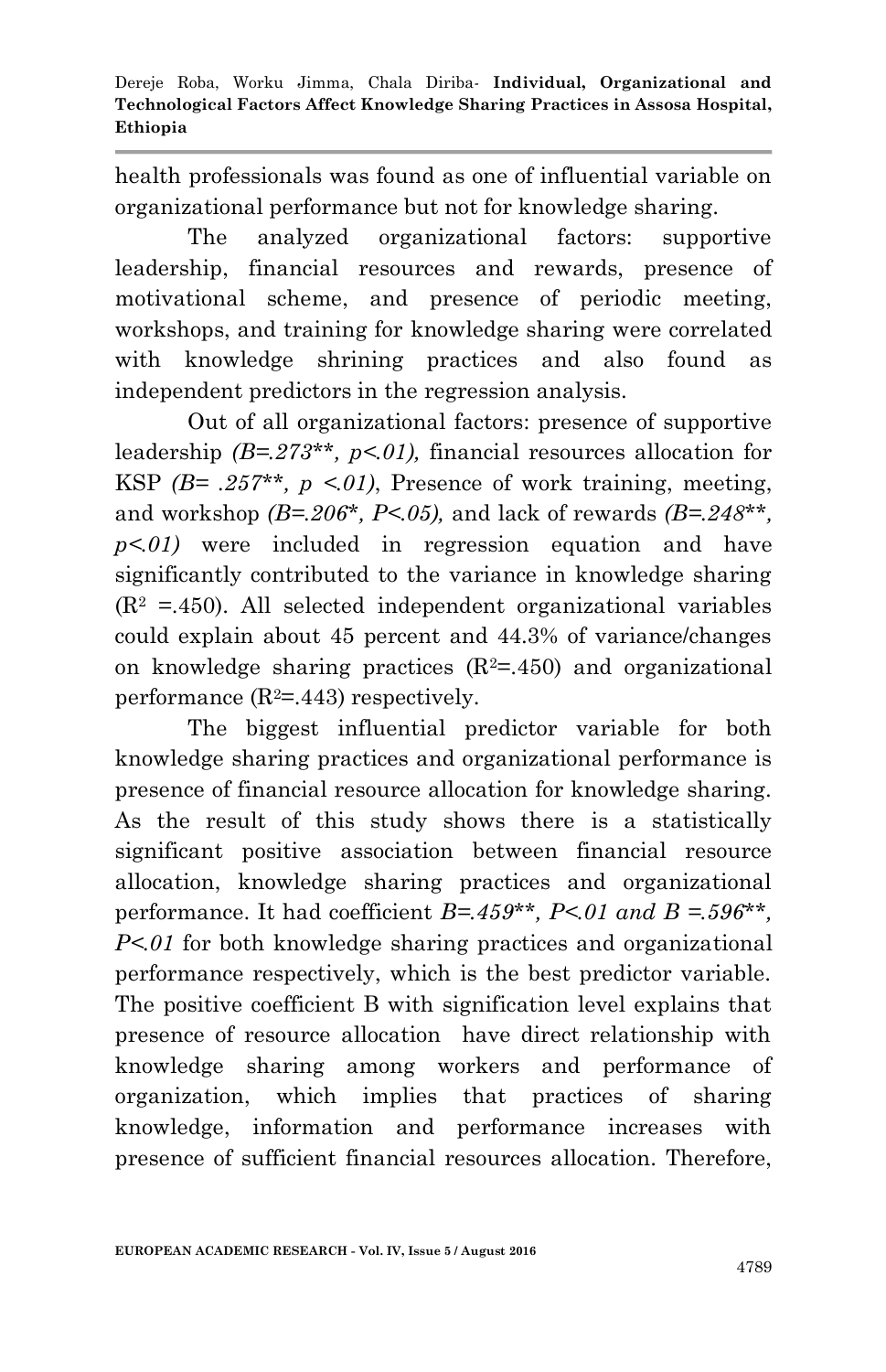presence of financial resources is best predictor for both knowledge sharing and organizational performance.

The results of this study show that the association between supportive leadership and knowledge sharing is positive significant predictor. The multiple regression result shows supportive leadership are (*B=.273\*\*,p-value<.01),* influential variables for change of in knowledge sharing variable but it does not show statistically significant predict on organizational performance. In other words, the averages healthcare workers who had supportive leadership were .314, times more likely to practice knowledge sharing than those who had no supportive leadership by controlling the other variables as constant.

The results of this study show that there is a significant association between rewards system and knowledge sharing practices. It is significant at  $P \le 01$  level,  $B = 248**$  which implies, knowledge sharing and rewards has direct relationships. In other words, when health professionals were rewarded as incentive, their willingness and practices to share knowledge increases.

Healthcare workers have professional skills and expertise to deal with a variety of situations. Therefore, in this study also there is a significant association between presence of work training and knowledge sharing practices. It had *B=.206\*, P<.05* level which implies, knowledge sharing and presence of work training has direct positive relationships. In other words, health professionals who had job related trainings, workshops, meetings in organization, also will share their knowledge, skills, and experience more. The frequency of reported workrelated training was used as a measure of professionalism. The regression result, work related training has statically significant correlation with organizational performance B=.190\*, P<.05, which implies that presence of job related training will improve performance.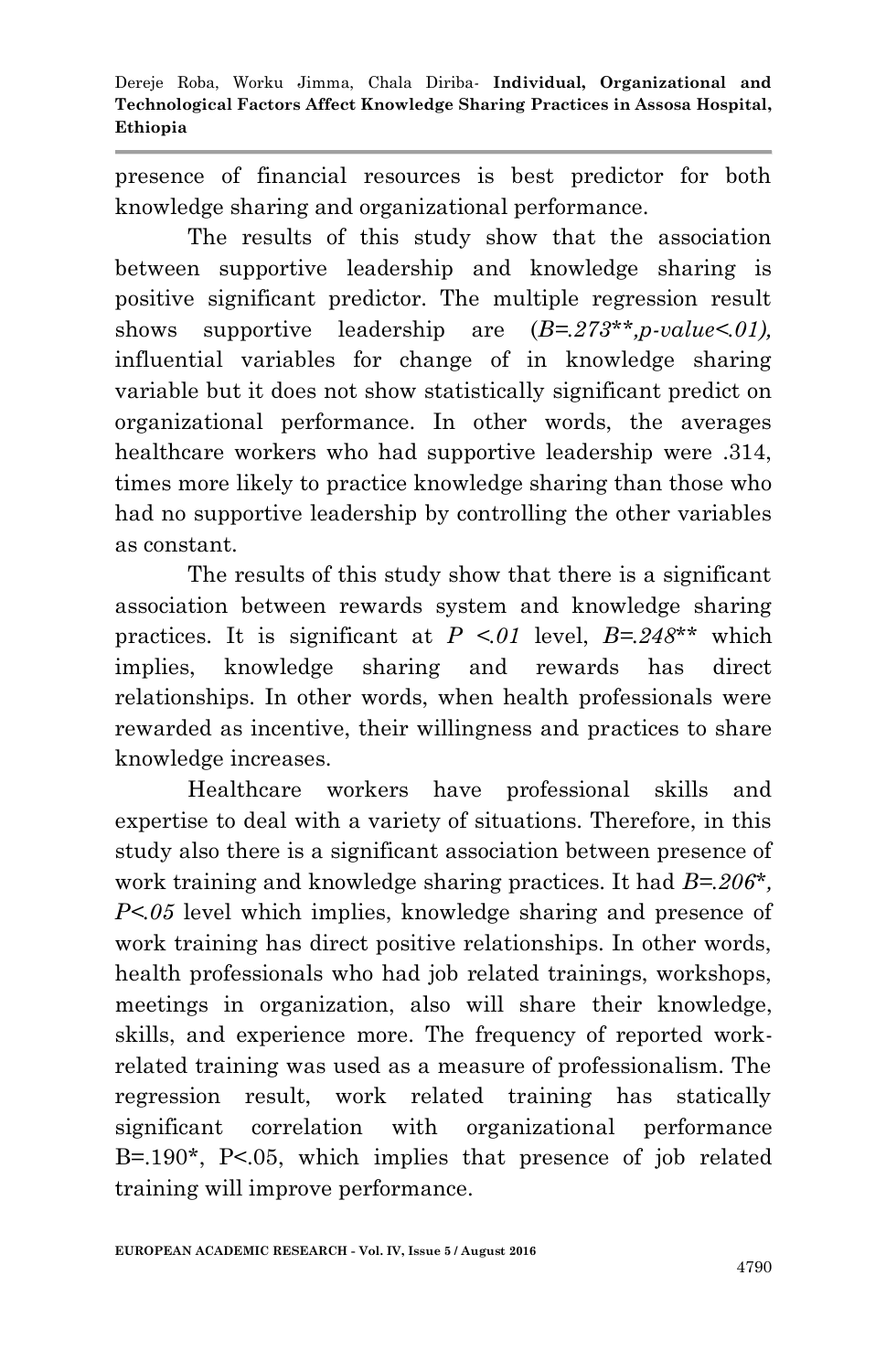The multiple regression result shows presence of motivational scheme is statistically significant predictor with the knowledge sharing variable (186\*, p-value<.05), and organizational performance (263\*\*, p-value<.01). Motivational system factor in organization are considered to be significant and impressive on the practices of knowledge sharing and to improve performance in organization. When employees are motivated to share their knowledge, organizational performance will also increase.



**Figure 2: effects of organizational factors on knowledge sharing and organizational performance**

Therefore, the study finds that presence of supportive leadership, financial resources; presence of motivational scheme; presence of organized meeting, workshops, training, would be associated with knowledge sharing practices and the study proves that those variables will impact on the organizational performance as depicted in figure 2.

The presence of ICT access is associated with knowledge sharing practices among the employees. Simple linear regression analysis shows results of *(B= .358\*\*, p-value=.000,*   $R^2 = 137 = 14\%$ , implying that there is a positive and significant correlation between technology and knowledge sharing. The presence of ICT and access in the organization predicted near 14% of changes for share knowledge, information by commonly and easily, among health professionals in organization.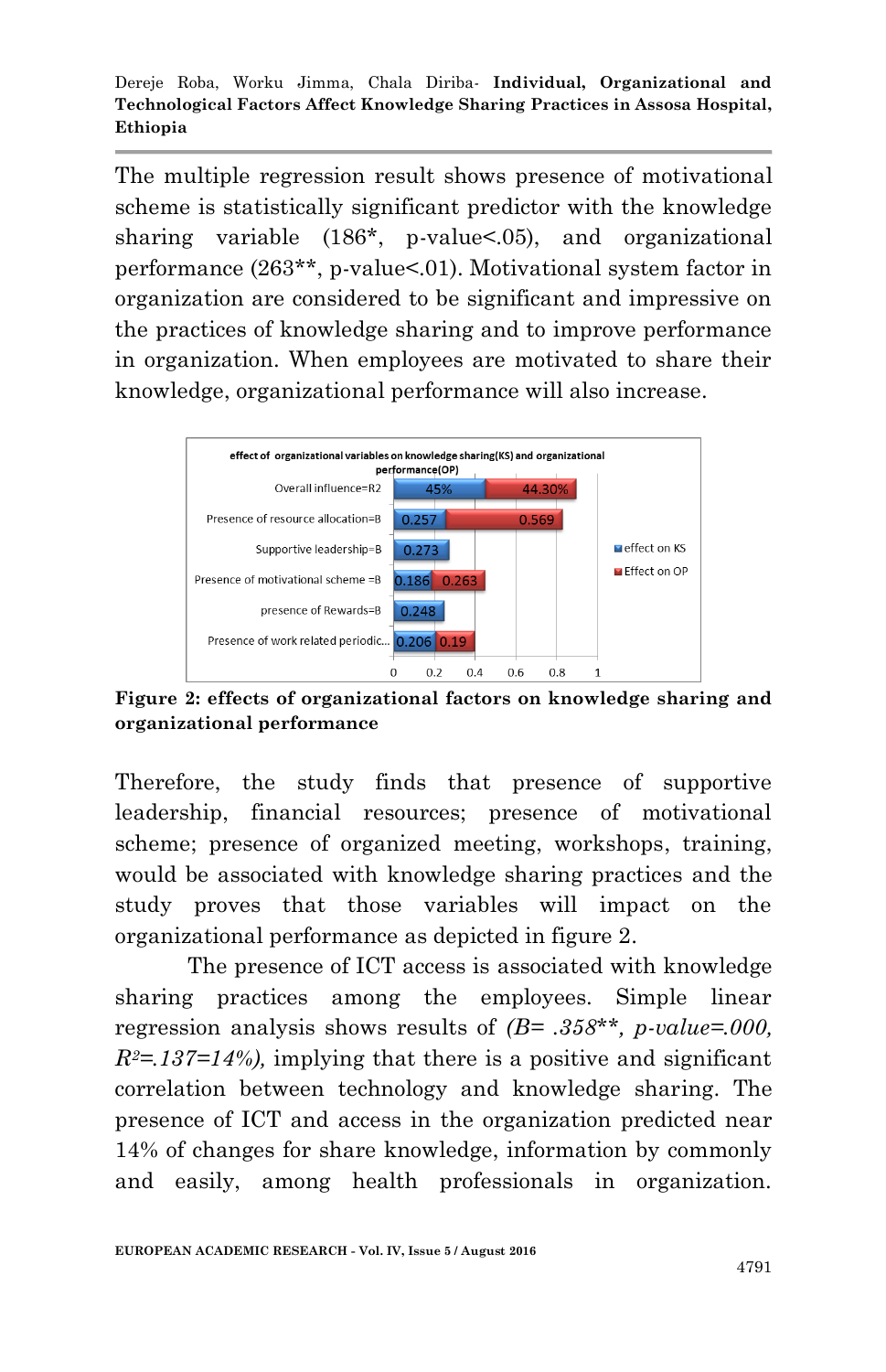However, it does not statically significant predict for organizational performance.

The results of Pearson's Correlation Test show that the variable of knowledge sharing is positively and significantly related to organizational performance in the significance level of 95%. It can be claimed that organizational performance will increase as knowledge sharing improves among the employees. As shown in this table 4. Below, knowledge sharing has a linear correlation with organizational performance and knowledge

sharing account for 18.4 percent of the changes in organizational performance  $(R^2=184)$ .

**Table 4: Predicting effect of knowledge sharing on organizational performance**

|       | Predictors/KS variable                             | Coefficient |      | $\mathbb{R}^2$ |       | Sig. |
|-------|----------------------------------------------------|-------------|------|----------------|-------|------|
|       |                                                    |             | S.E  |                |       |      |
| model | (Constant)                                         | 1.494       | .502 |                | 2.978 | .004 |
|       | knowledge sharing. 405<br>Practice of<br>practices |             | .121 | 184            | 3.343 | .001 |

As the result of linear regression shows that knowledge sharing has significant effects on organizational performance. The model is significant at level of p<0.01 with F-value of 4.852. The coefficient of determination  $(R^2)$  is 0.184, which indicates that near 18.4 % of the variance /change in organizational performance is explained by the independent variables of knowledge sharing practices. Out of four independent variables: willingness to share knowledge,  $(B = .405**, p<.01)$ , shows statistically significant predictors. Therefore, it can be concluded that there is correlation between of knowledge sharing and organizational performance, i.e. as the status of knowledge sharing improves organizational performance will also improve.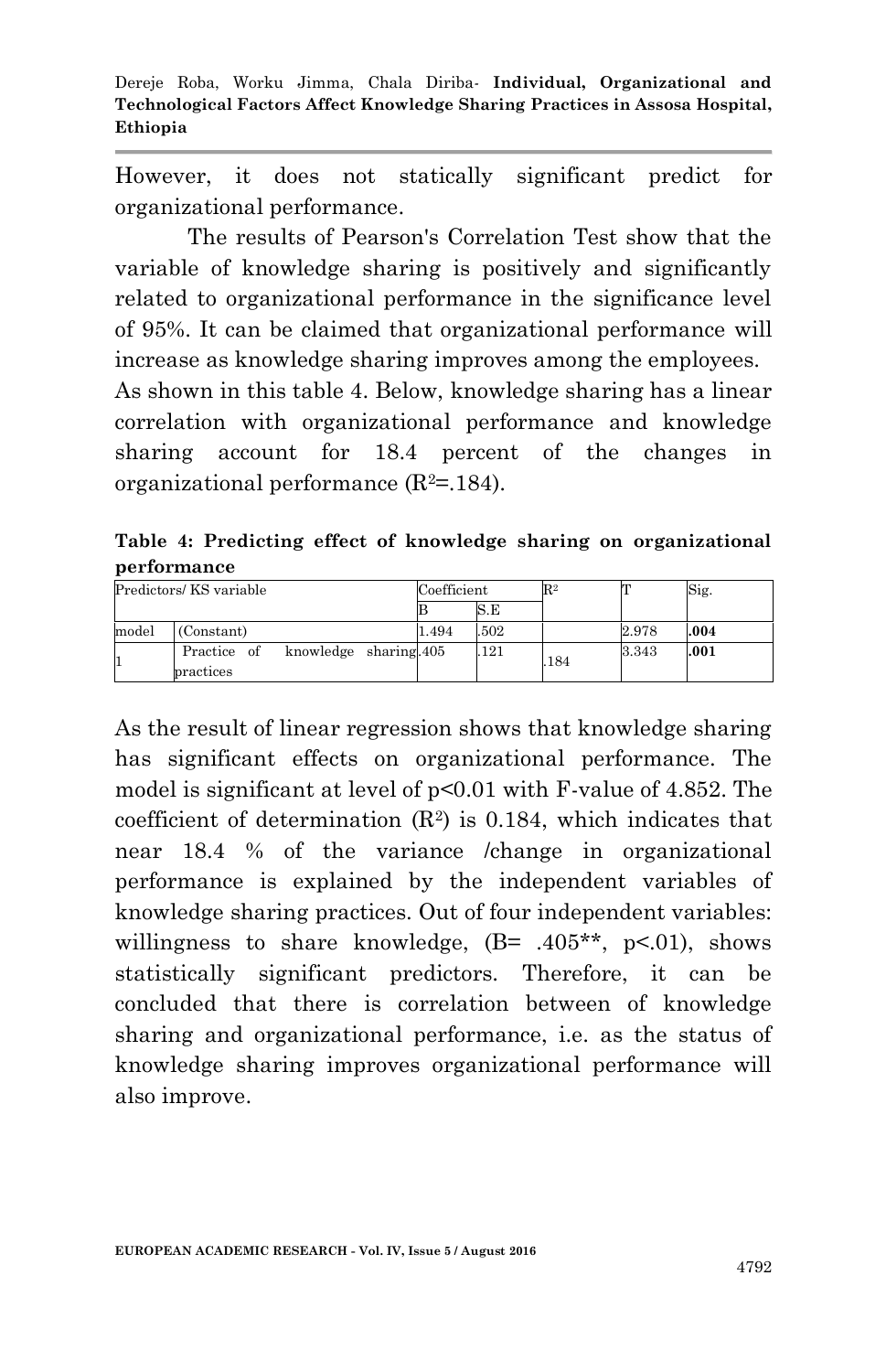

**Figure 3: Summary of total impacts independents variables and dependent variables** 

As model summary shows total impact of organizational variables had statistically significance changes with coefficient determination R<sup>2</sup> . Under organizational factors those variables: supportive leadership, financial resources, presence of motivational scheme, presence of organized meeting, workshops, training and rewards, used in this study were found as independent predictors in the multi-regression analysis. Therefore, all selected independent variables could explain about 45% of total variance/changes in knowledge sharing practices. Moreover, also organizational variables had statically significance changes with coefficient determination,  $R^2 = 0.443$  which equal to 44.3% of the variance/changes of organizational performance.

Therefore, the study finds that presence of supportive leadership, financial resources; presence of motivational scheme; presence of organized meeting, workshops, training,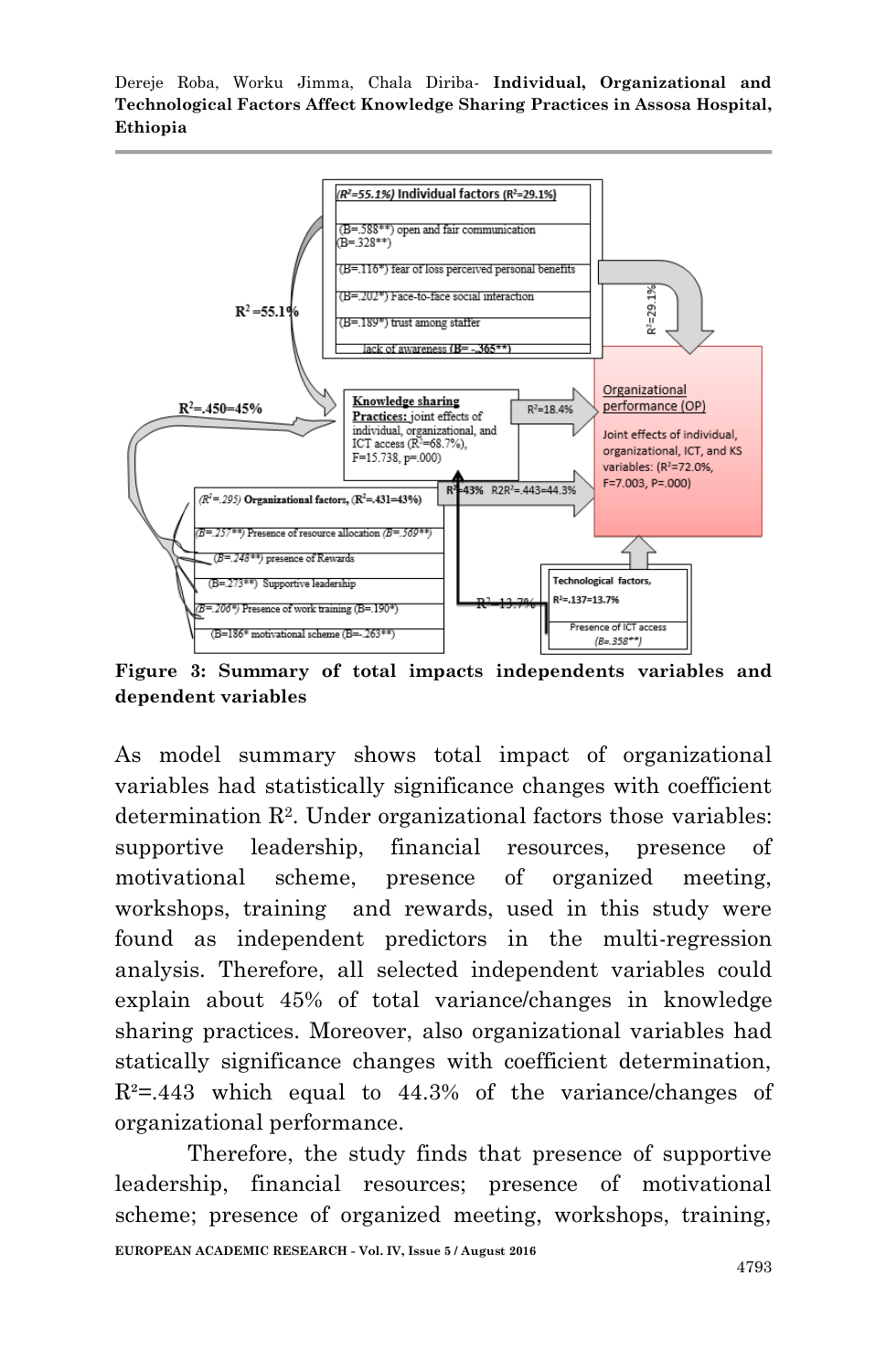and presence of rewards in the organization would be associated with performance and the study proves that those variables will impact on the organizational performance. Presence of resource allocation has a greatest impact on performance rather than other variables.

The presence of ICT access is associated with knowledge sharing practices among the employees. Simple linear regression analysis shows results of *(B= .358\*\*, p<.01,*   $R^2 = 13.7\%$ , implying that there is a positive and a correlation between technology and knowledge sharing. The presence of ICT access in the organization predicted 13.7% of changes of knowledge sharing. Unfortunately, the presence of ICT access does not predict significant effect and correlation with organizational performance.

To sum up all three individual factors (55.1%), organizational factors (45%) and technological factors (13.7%) could explain up to 68.7 percent of the total variance/ changes in knowledge sharing practices,  $(R^2 = .687)$  and also variables that predict the organizational performance were knowledge sharing practices (18.4%), organizational variables (44.3%), individual variables (29.1%), altogether could explain 72.0% of the total variance in organizational performance,  $(R^2 = 720)$ (figure 3).

# **DISCUSSION**

The aim of the present study was to investigate the factors that encourage or discourage knowledge sharing practices among health professionals in Assosa Hospital. As qualitative and quantitative data analysis revealed, there are several barriers to knowledge sharing practices. These barriers are to do with technology, organization and individual factors. Accordingly, trust among staffs, awareness, fair and open communication among staffs, fear of loss of personal benefits and social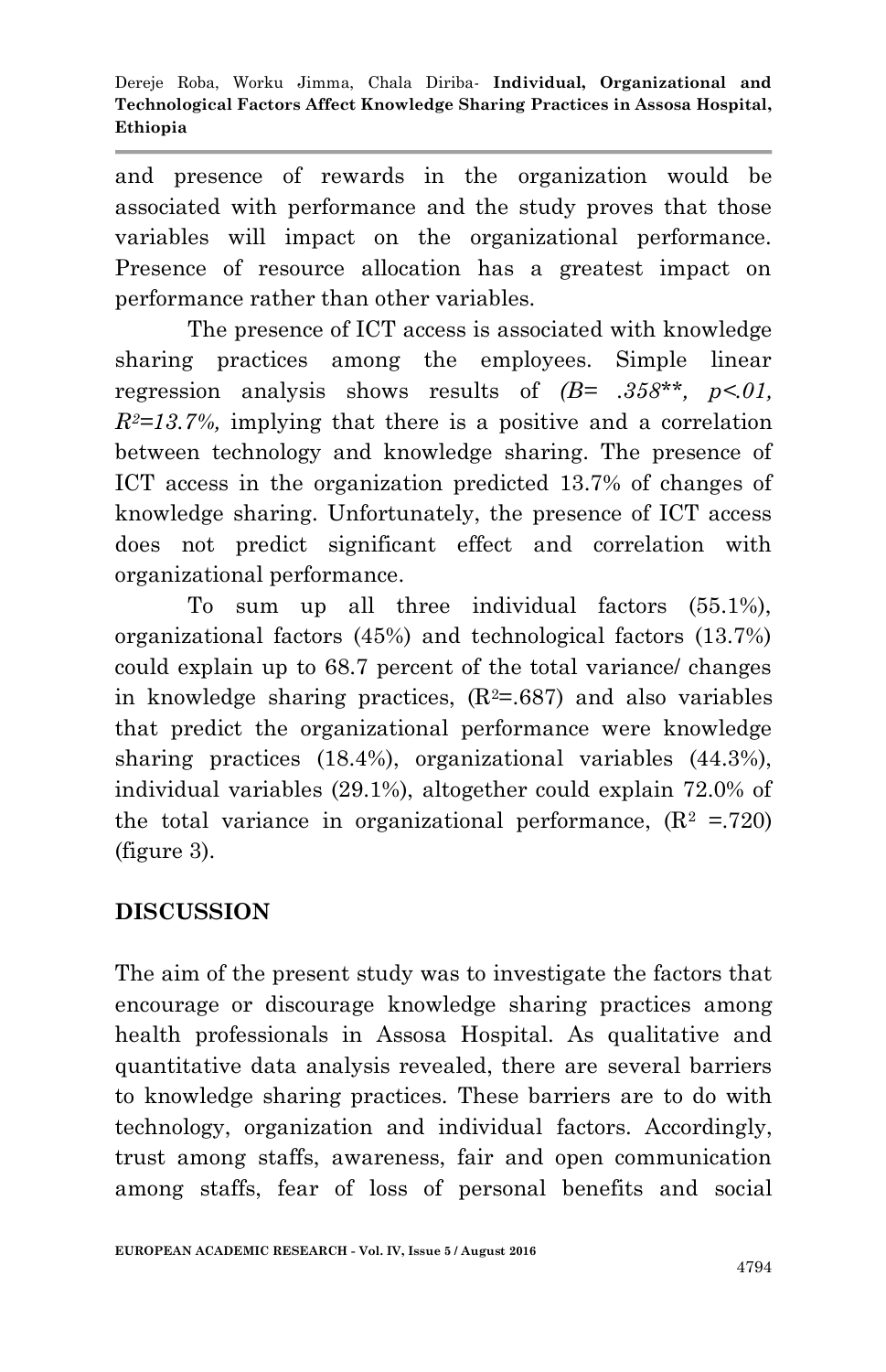interaction were identified under the individual dimensions whereas, supportive leadership, resource allocation, presence of periodic meetings and motivational scheme were identified organizational factors and regarding technological factors poor ICT access, poor ICT know-how of the staff were identified.

As aforementioned, lack of trust is one of individual barriers to knowledge sharing practices. The reason for lack of trust among staffs is lack of fair and open communication. As the study by Hislop (2003) suggested fair and open decisionmaking practices that should directly influence knowledge sharing practices. Obviously there will be higher levels of trust when employees feel that communication is open and fair. The statistical regression result also showed that open communication and decision among staffs is the significant predictor for knowledge sharing practices (B=.588\*\*, pvalue=.000) and this holds true for organizational performance, (B=.328\*\*, P=.004). Reward is also one of the effective factors which encourages people to share knowledge with others. Kugel & Schostek (2004) in their study found that knowledge is shared only because monetary rewards are obtained, and when the rewards system is withdrawn, the knowledge sharing behavior will decrease. The effectiveness of both reward and recognition systems will motivate people to share their knowledge. Absence of any transparent rewards and recognition systems will hamper the knowledge sharing (Valmohammadi, 2010).

The most important organizational barriers in the Assosa Hospital were found to be lack of design knowledge sharing as part of work process (74%), lack of retaining highly skilled and experienced professionals (79%), lack of financial resource allocation for knowledge sharing (41%), lack of technical support and immediate maintenance that obstacle knowledge sharing practices (65%), lack of formal and informal activities to encourage knowledge sharing practices (44%). This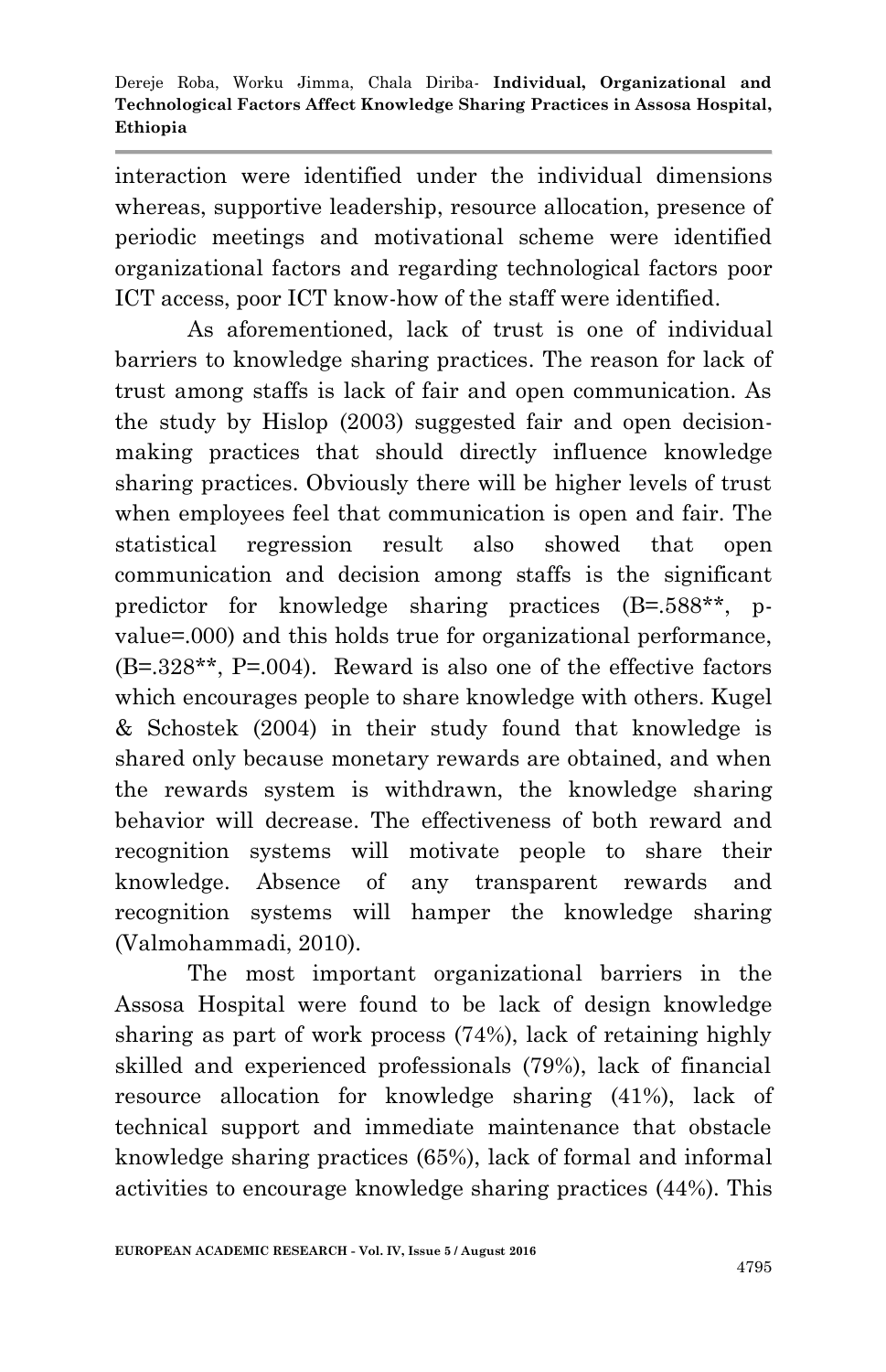finding is in line with other studies carried out in different areas. For example, in his study Riege, (2005) pinpoint obstacles at organizational level are economic capacity, lack of background and resources, lack of formal and informal meeting places, inconvenient physical environment as well as technological factors. An organization requires the allocation of funds and other resources for knowledge management implementation (Singh et al., 2003; Kant and Singh, 2009). Similarly the finding of our study showed that lack of resources allocation is one factor that influence knowledge sharing practices because financial, human, and time are necessary enabler for effective knowledge sharing practices with support of top management. Also in this study organizational variables were a significant predictor of knowledge sharing practices in the hospital. Presence of supportive leadership (B=.273\*\*, p<.01), financial resources allocation for knowledge sharing practices  $(B= .257**, p \le 0.01)$ , presence of work training, meeting, and workshop (B=.206\*, P<.05), and lack of rewards (B=.248\*\*, p<.01) were included in regression equation and have significantly contributed to the variance in knowledge sharing  $(R^2 = .450)$ . All selected independent organizational variables could explain about 45 percent and 44.3% of variance on knowledge sharing practices  $(R^2=450)$  and organizational performance  $(R^2=443)$  respectively.

As to the technology aspect, as stated by studies of Assessment of the Ethiopian National Health Information System Final Report, (2007), ICTs became backbones for health care institutions in this competing environment. Nowadays, various stakeholders have given attention to the application of ICTs in health care facilities to deliver evidence based quality health care services. However, the opposite was true in the study areas. The majority (54.0%) of the health professionals said there is poor ICTs access in the study area. The most possible reasons could be financial resource limitation, poor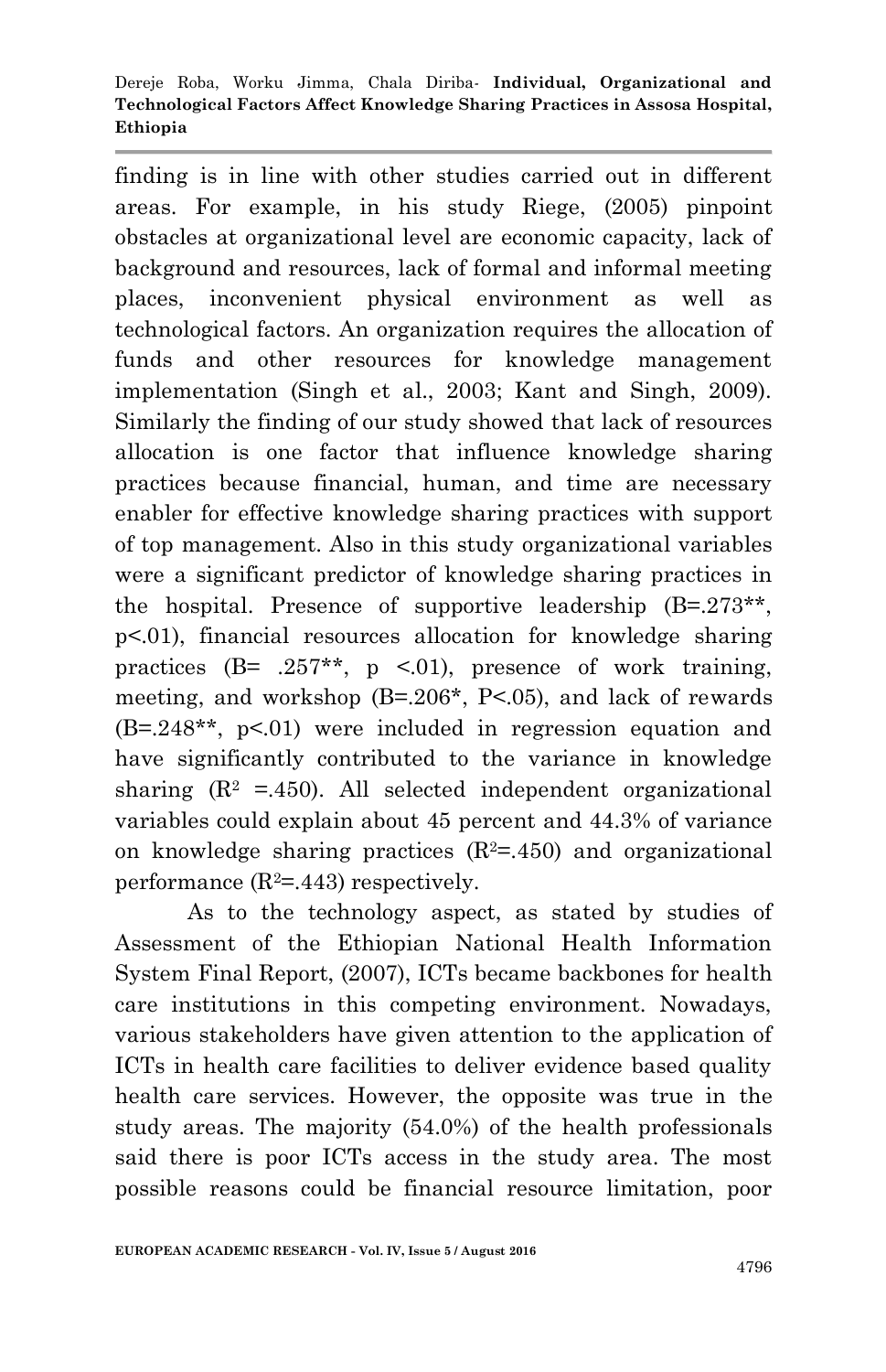attention from management and staffs and lack of skilled personnel. This finding is supported by the study done by Lin and Lee (2006) that identified a positive relationship between use of technology and knowledge sharing.

# **CONCLUSION AND RECOMMENDATION**

Identifying the most important factors affecting knowledge sharing practices among hospital staffs is very essential for managers, health professionals and other concerned bodies in order to make evidence-based plans to solve problems. According to results of this study, lack of awareness (46%), low level of trust among staffs (44%), lack of open communication among staffs (64%), low level of social interaction (34%), and fear of loss personal benefits (39%) were the most influential individual factors for knowledge sharing practices. All individual factors jointly could explain up to 55% and 29% of the total variance in knowledge sharing  $(R^2=0.551)$  and organizational performance (R2=.291) respectively.

The organizational barrier factors that rated by survey respondents were: low level of supportive leadership, lack of motivational scheme, lack of retaining highly skilled and experienced staffs, poor ICT access, lack formal training, workshop, meetings, lack of rewards and recognitions, lack of financial resource allocation for knowledge sharing, lack of technical support and immediate maintenance that hinders knowledge sharing practices in the hospital and absence of articulated knowledge sharing strategy as part of work process, were identified barriers for effective knowledge sharing in the study area. The result of inferential statistical also predicted that supportive leadership, financial resources allocation, presence of rewards, presence of motivational scheme, and presence of periodic meeting, workshops, training; and ICT access were found as independent predictors in the regression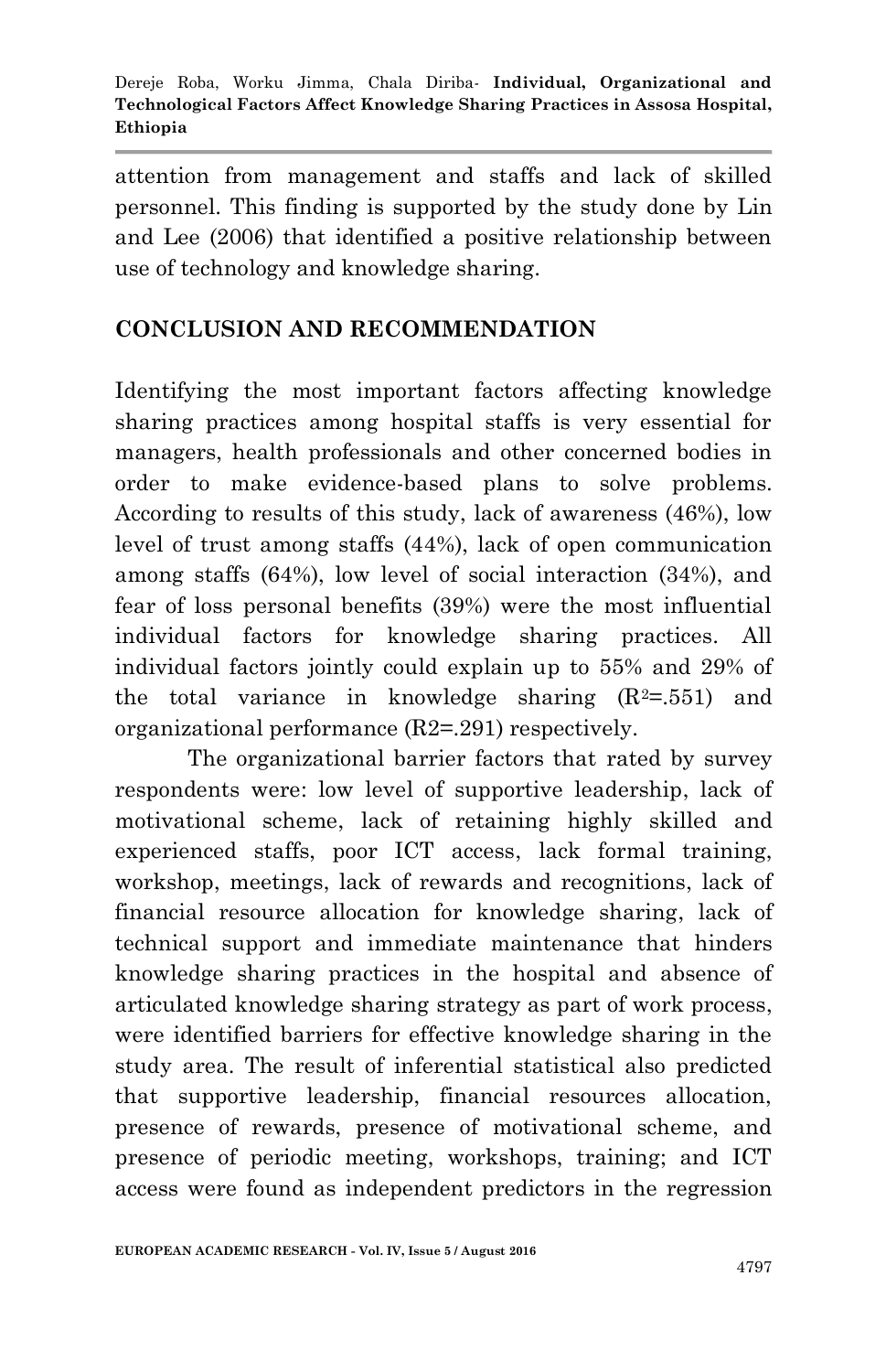analysis for both knowledge sharing practices and performance of organization. All selected independent organizational variables could explain about 45% and 44.3% of variance/changes for effective knowledge sharing practices  $(R<sup>2</sup>=.450)$  and organizational performance  $(R<sup>2</sup>=.443)$ respectively.

Based on the finding of this study it is highly recommended that Assosa Hospital top management consider as a priority to develop knowledge sharing strategy to facilitate knowledge sharing practices and practice evidence based medicine which is argued my many scholars as a way forward to provide quality healthcare for patients.

The authors acknowledge Jimma University for the financial support to conduct this research and the Department of Information Science of Jimma University for facilitating the research work by providing us the necessary facilities as well as providing us support letter to the management of Assosa Hospital to allow us to do the research.

## **REFERENCES**

- 1. Assessment of the Ethiopian National Health Information System Final Report, 2007
- 2. Hislop, D. (2003) 'Linking Human Resource Management and Knowledge Management via *Commitment', Employee Relations*, 25(2): 182–202.
- 3. Islam, Md. Shiful and Khan, Rajib Hossain, 2014, "Exploring the Factors Affecting Knowledge Sharing Practices in Dhaka University Library" (2014). *Library Philosophy and Practice (e-journal).*
- 4. Karlinger, F.N. (2004), Foundations of behavioural research. 5th Ed, New York: Holt Rinehart and Winston.